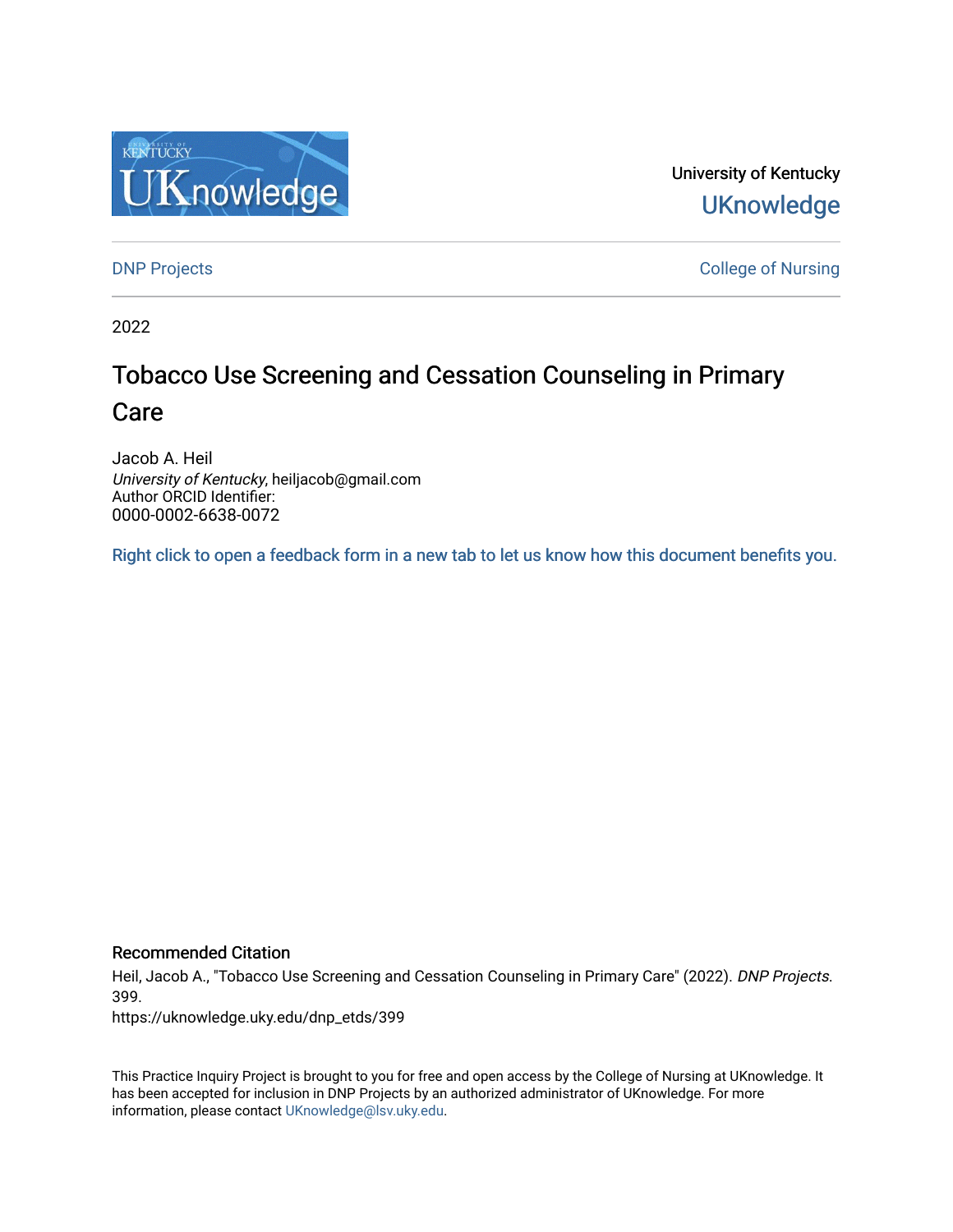Tobacco Use Screening and Cessation Counseling in Primary Care

Submitted in Partial Fulfillment of the Requirements for the Degree of

Doctor in Nursing Practice at the University of Kentucky

By

Jacob A. Heil, BSN, RN, CCRN, CEN, CPEN

Lexington, Kentucky

Spring 2022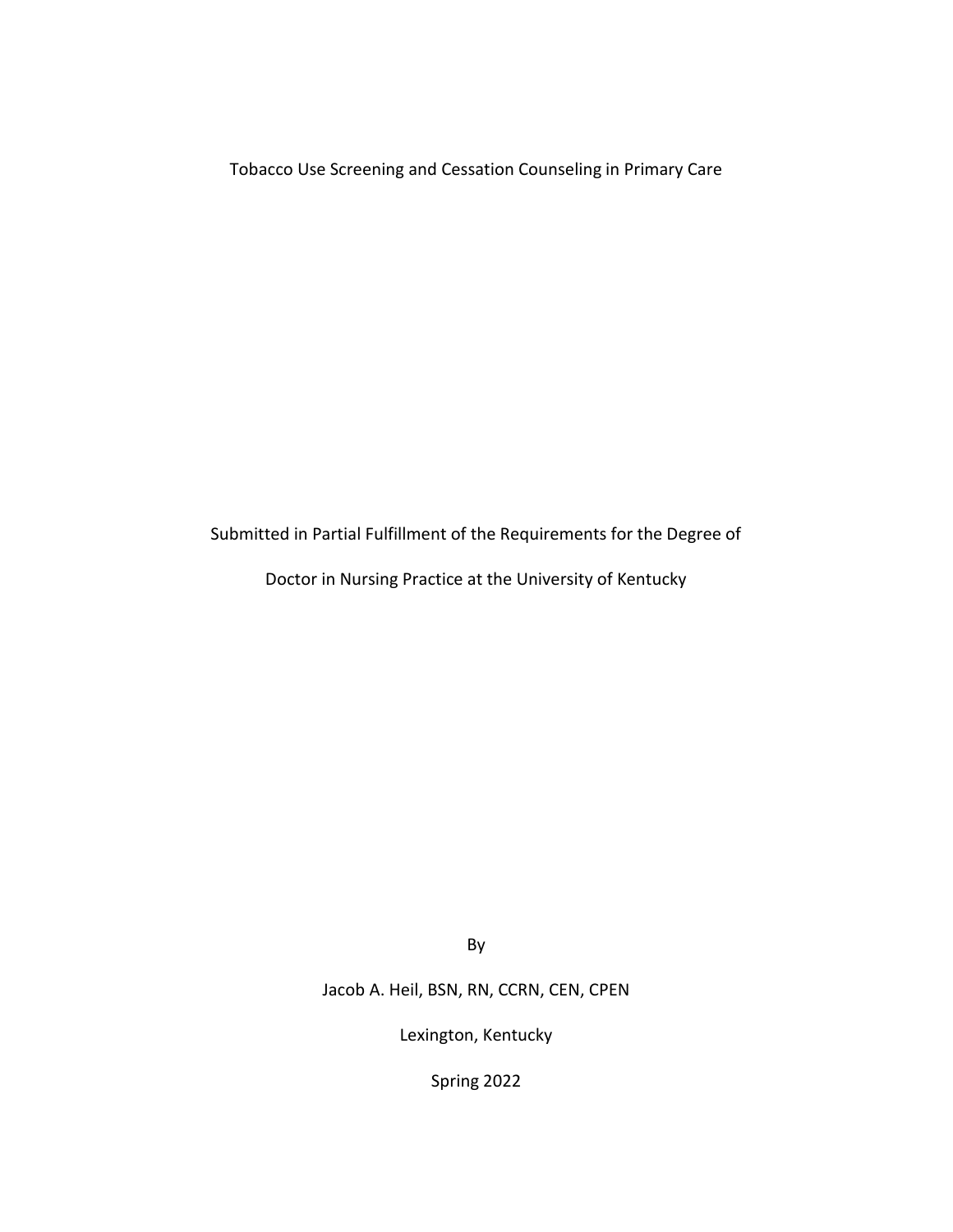#### **Abstract**

**BACKGROUND:** Primary care providers (PCPs) are poised across healthcare settings to reduce the leading cause of preventable morbidity and mortality, cigarette smoking. However, their patients may not be screened for tobacco use and miss cessation counseling, thus increasing tobacco-related diseases, and incurring costs to healthcare payers.

**PURPOSE:** This project seeks to identify the documentation process in a new electronic health record (EHR), communicate efficacy barriers, administer an educational intervention regarding the new process for PCPs, and measure its impact on performance of tobacco use screening and cessation counseling. **METHODS:** This project was a quasi-experimental, single center, pre- and post-interventional design quality improvement study conducted from June 2021 to March 2022. Five PCPs participated in the chart review, academic detailing intervention, and follow-up reporting. Fifty patient encounters were randomly selected for evaluation.

**RESULTS:** There was no statistically significant difference in tobacco use screening after the intervention. **DISCUSSION/CONCLUSION:** This project determined the optimal documentation process in the new EHR and measured performance of tobacco use screening in an outreach clinic without previous benchmarks. These baseline datapoints are useful to trend future performance reporting and frame expectations for further documentation improvement.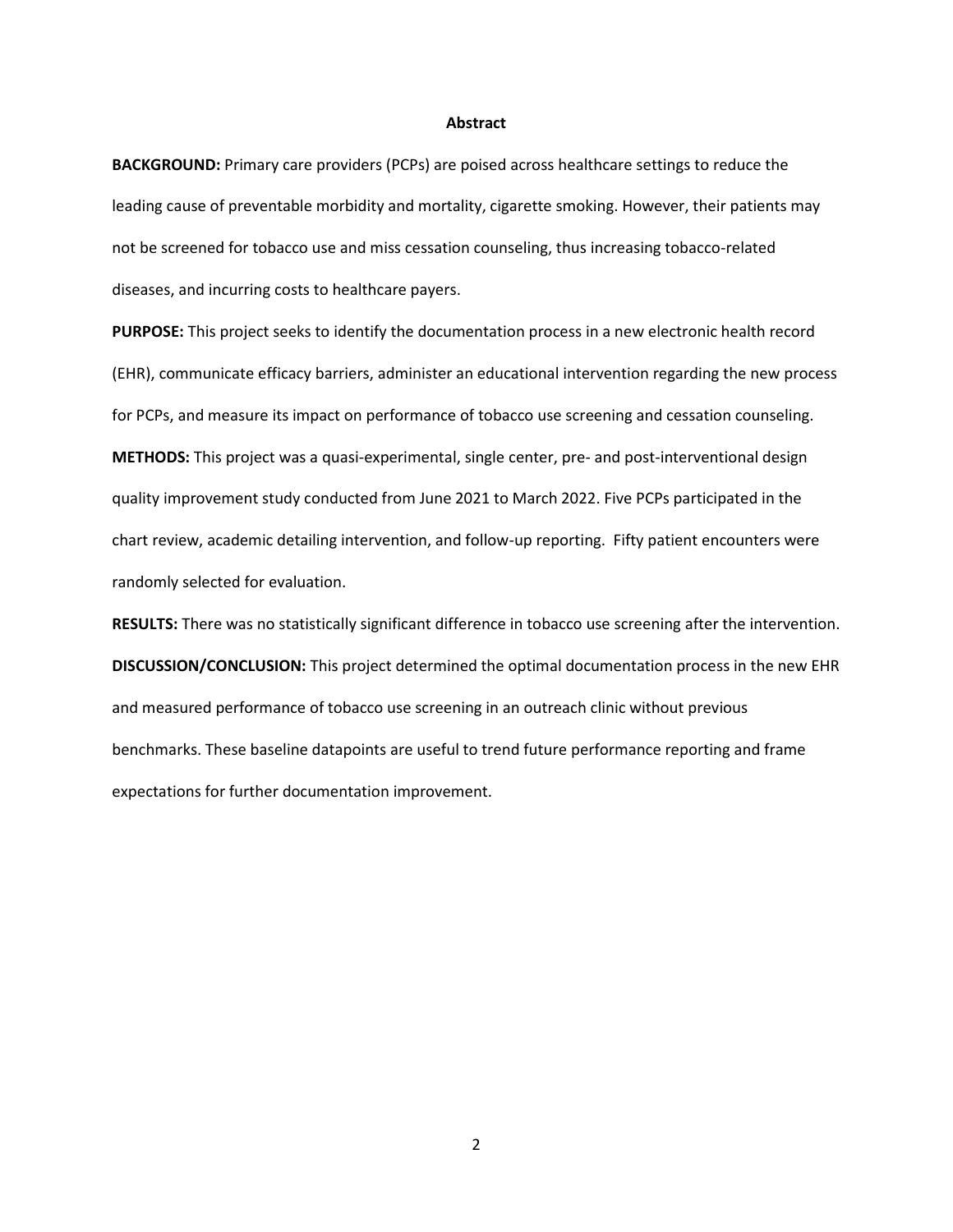#### **Acknowledgements**

I truly cannot imagine completing this academic and clinical program without my faculty advisor's perceptive encouragement and refreshing candor. Dr. Ossege, thank you for being steadfast throughout these past five years, and many excellent challenges. In addition, the support of Dr. Patricia K. Howard, Director of Emergency Services, administering my professional responsibilities to complement the rigor and requirements of this DNP Program, has been crucial.

The project described was supported by the NIH National Center for Advancing Translational Sciences through grant number UL1TR001998. The content is solely the responsibility of the author and does not necessarily represent the official views of the NIH.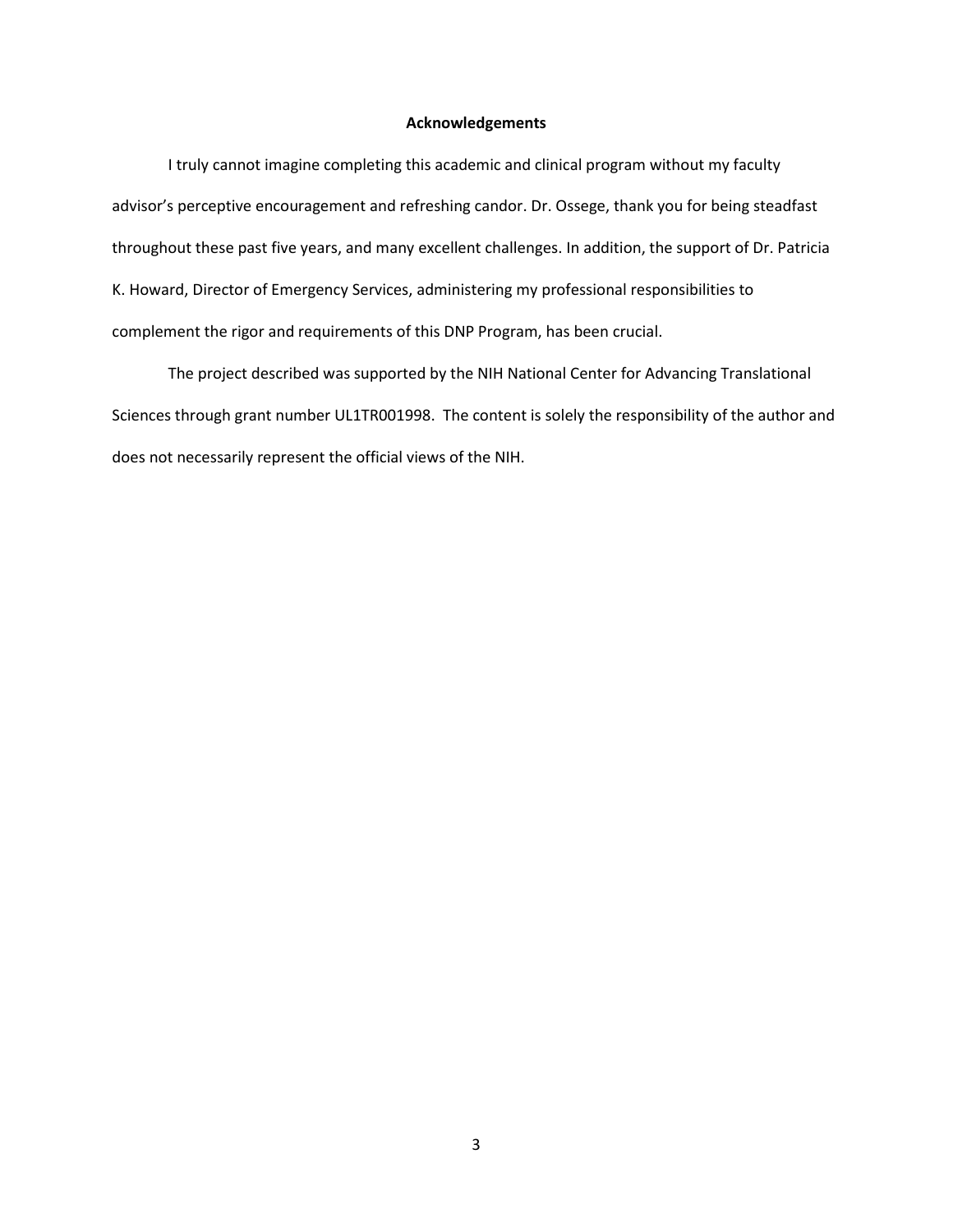# **Dedication**

To my friends, brothers, and family, when this was just a hope and a prayer, and who have stuck close thru adversity: Your encouragement and intercession has comforted me more than you may know, as I will remind you in years to come. Finally, to my beloved wife and best friend, Laura Allison Heil, who always stands with me, has carried every same stress, called forth my best, and given sacrificially as we live many lessons of "family practice" raising our three young sons amid unforeseen circumstances. She is more valuable than gold and must be praised with this dedication. What we thought impossible fifteen years ago is now nearing completion. In this journey, and beyond, we will say, 'I know my Redeemer lives, and at the end he will stand on the dust.'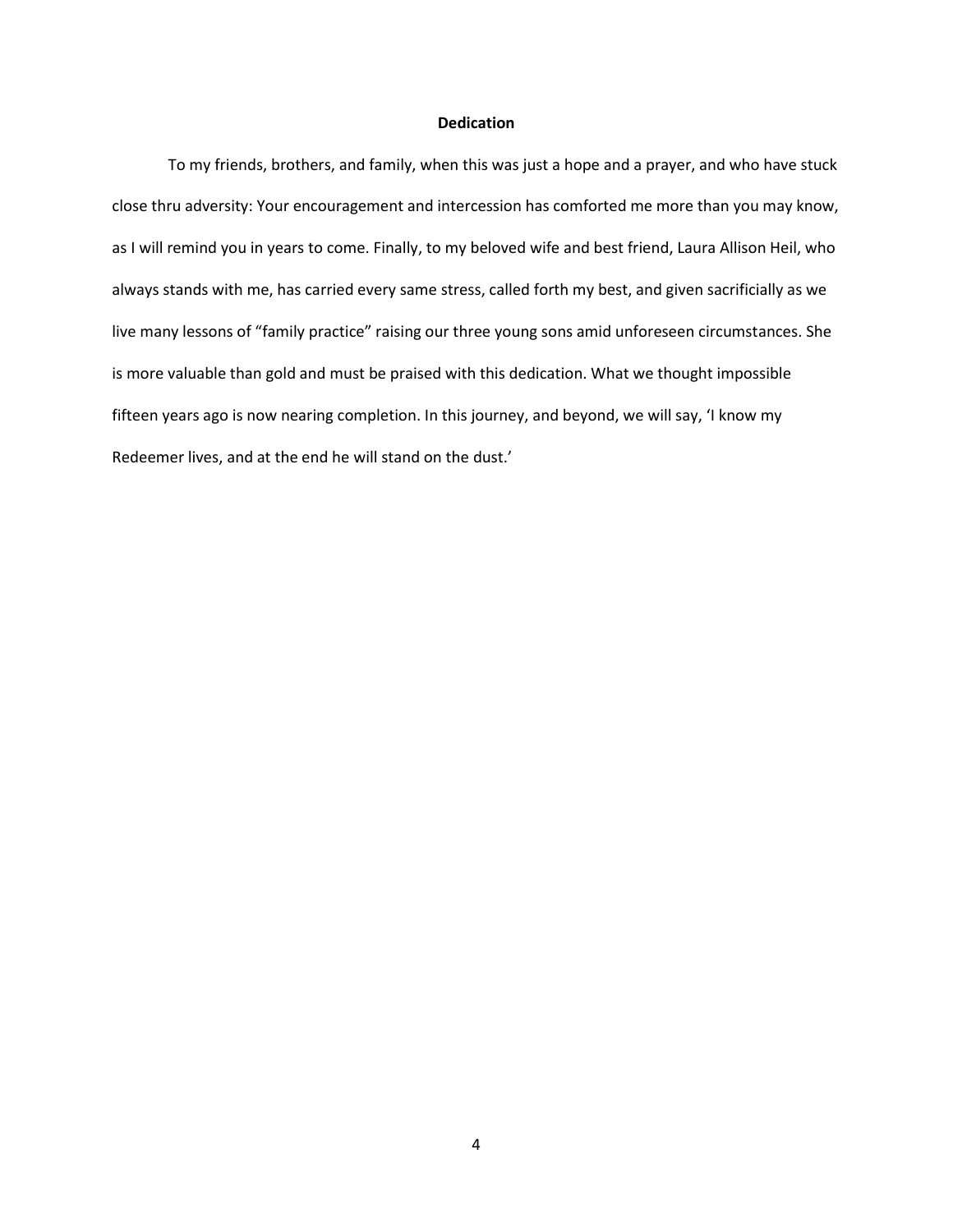|  |  |  | <b>Table of Contents</b> |
|--|--|--|--------------------------|
|--|--|--|--------------------------|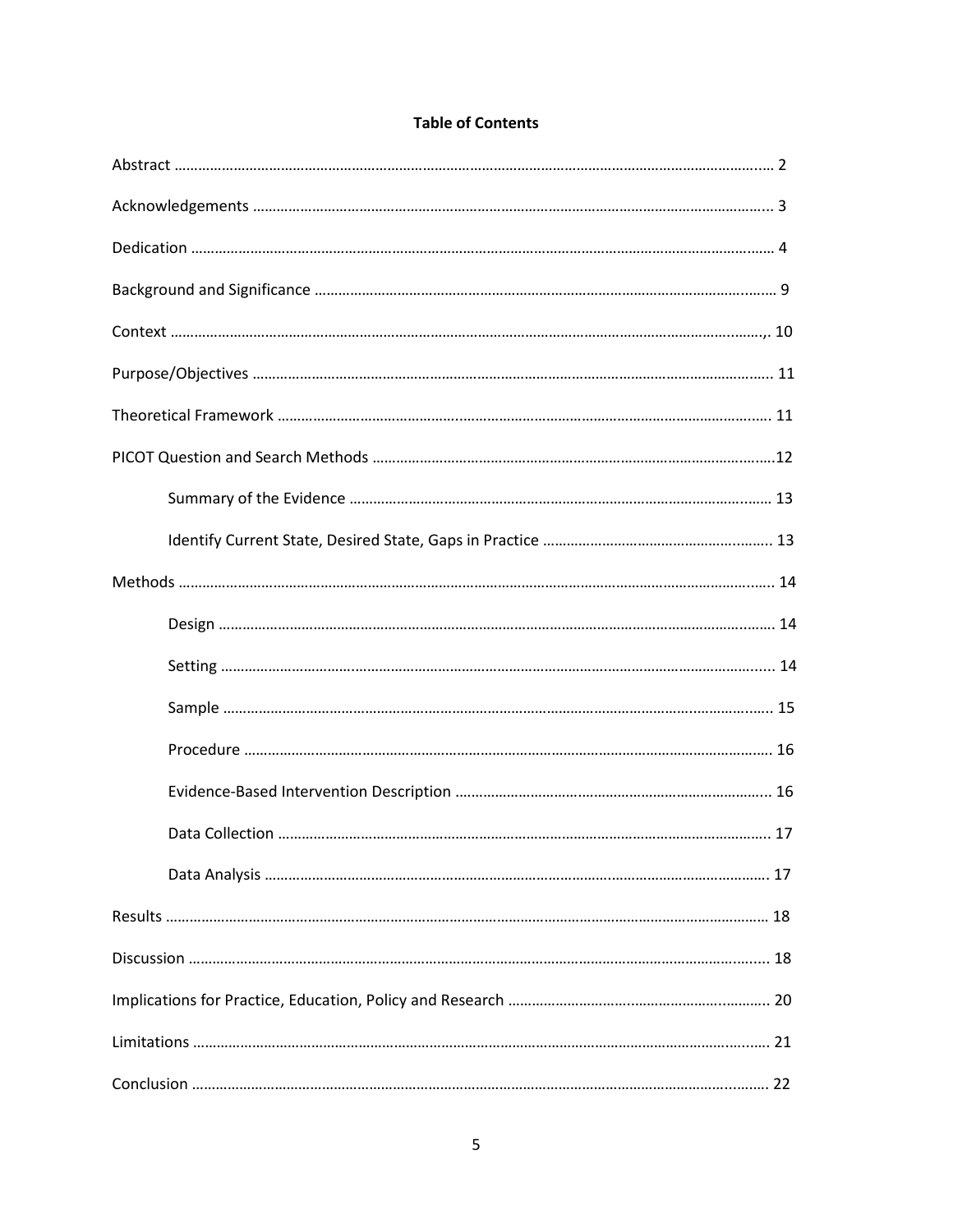|--|--|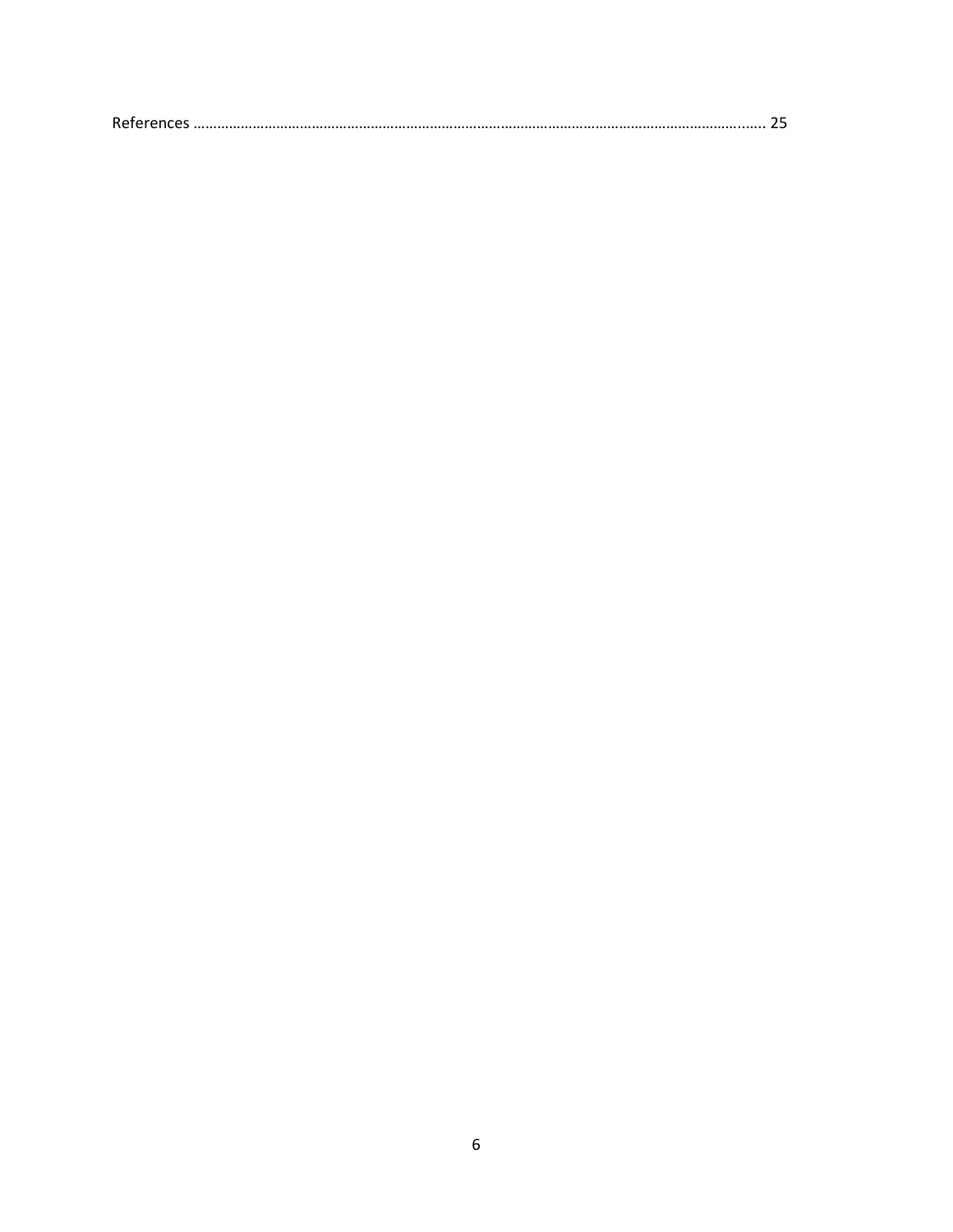# List of Tables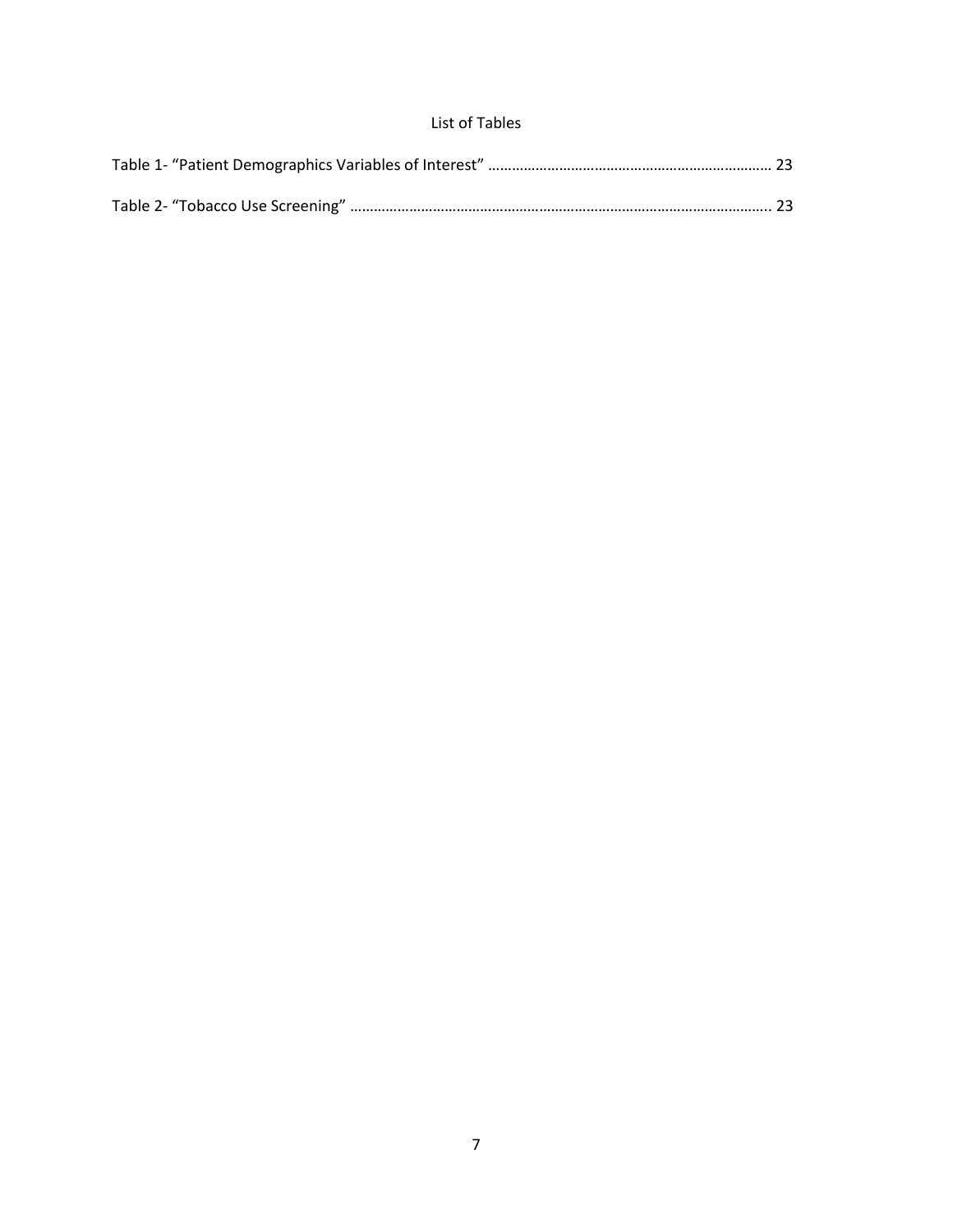# List of Figures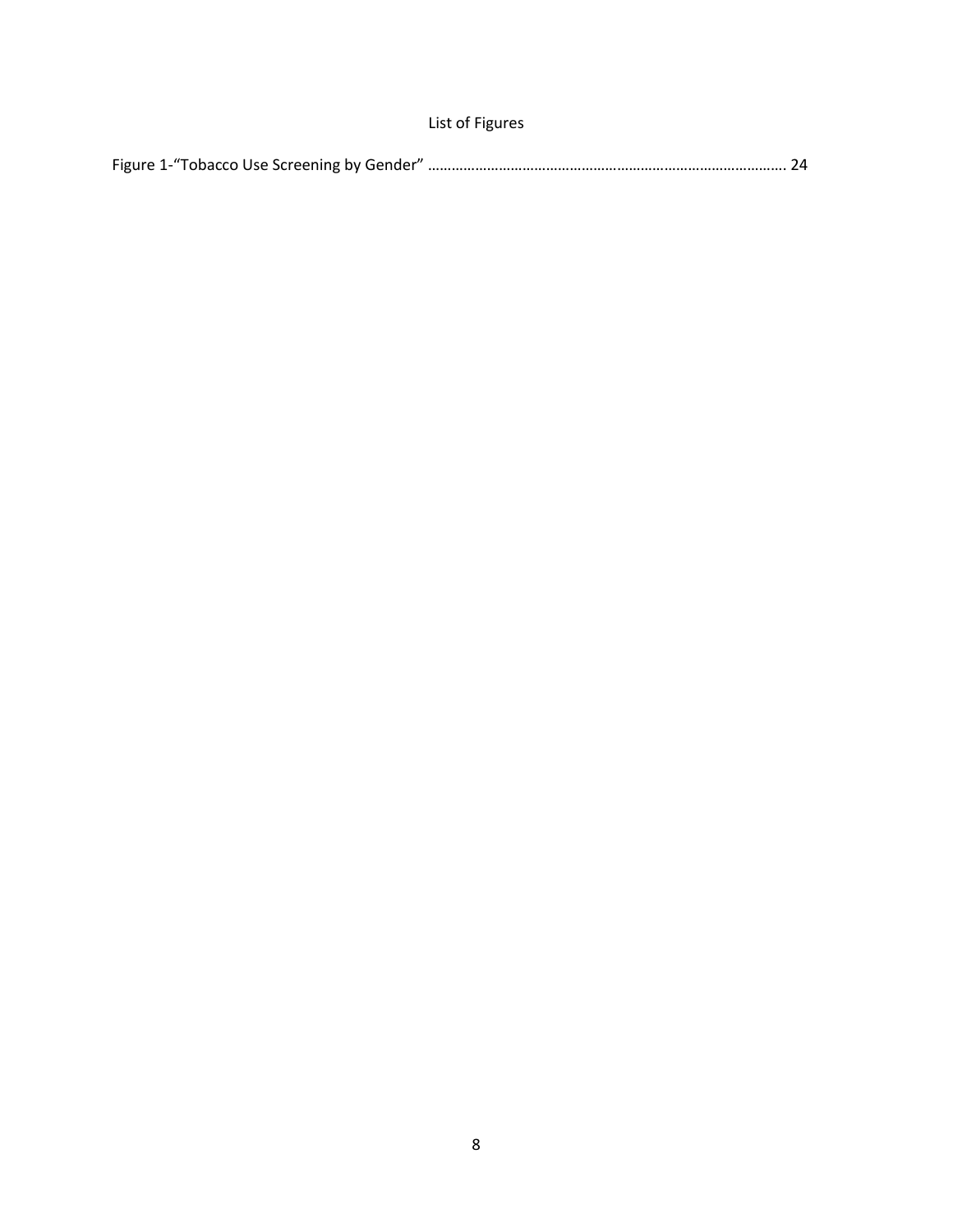#### **Background and Significance**

Cigarette smoking continues to be the leading cause of preventable morbidity and mortality in the United States, responsible for over 480,000 deaths every year, or approximately 1 in every 5 deaths (Centers for Disease Control and Prevention, 2020). An estimated 34.1 million adults in the United States currently smoke cigarettes (CDC, 2019), comprising 14.0 percent of the eighteen and older population. In the state of Kentucky, that number jumps to 23.4 percent of all adults. Over 16 million Americans still alive have a smoking-related disease, even as smoking rates have declined nationally since 2005. In the past year \$1.9 billion dollars were spent on healthcare needs due to smoking (CDC, 2019).

In January 2021, the most relevant health guidelines maintained by the United States Preventative Services Task Force ([USPTF], 2021), recommends all primary care providers screen all adults for tobacco use, advise cessation, and refer to treatment, whether providing behavioral interventions or approved pharmacotherapy for cessation. This critical level 'A' recommendation can be completed in five major steps to successful intervention, publicized by the Agency for Healthcare Research and Quality (AHRQ, 2012) as the "5 A's": Ask, Advise, Assess, Assist, and Arrange. In fact, performing this evidence-based service has as much or more clinical impact measured in qualityadjusted life years (QALY) than twenty-eight other graded and ranked preventative services listed by the USPTF (Maciosek, LaFrance, Dehmer, et al., 2017).

Despite the benefits of screening and cessation counseling, half (50%) of patients are not asked about their use of tobacco nor advised and equipped to quit when they interact with the healthcare system at large (Byers, Wright, Tilford, et al., 2018). Reducing this harmful and addictive behavior is a prominent focus of research and education activities in the healthcare industry. The public health visionaries of Healthy People 2030, set a target goal reduction of current tobacco use in any form by adults nationwide from 20.1 percent baseline to 16.2 percent (2020). They continue with another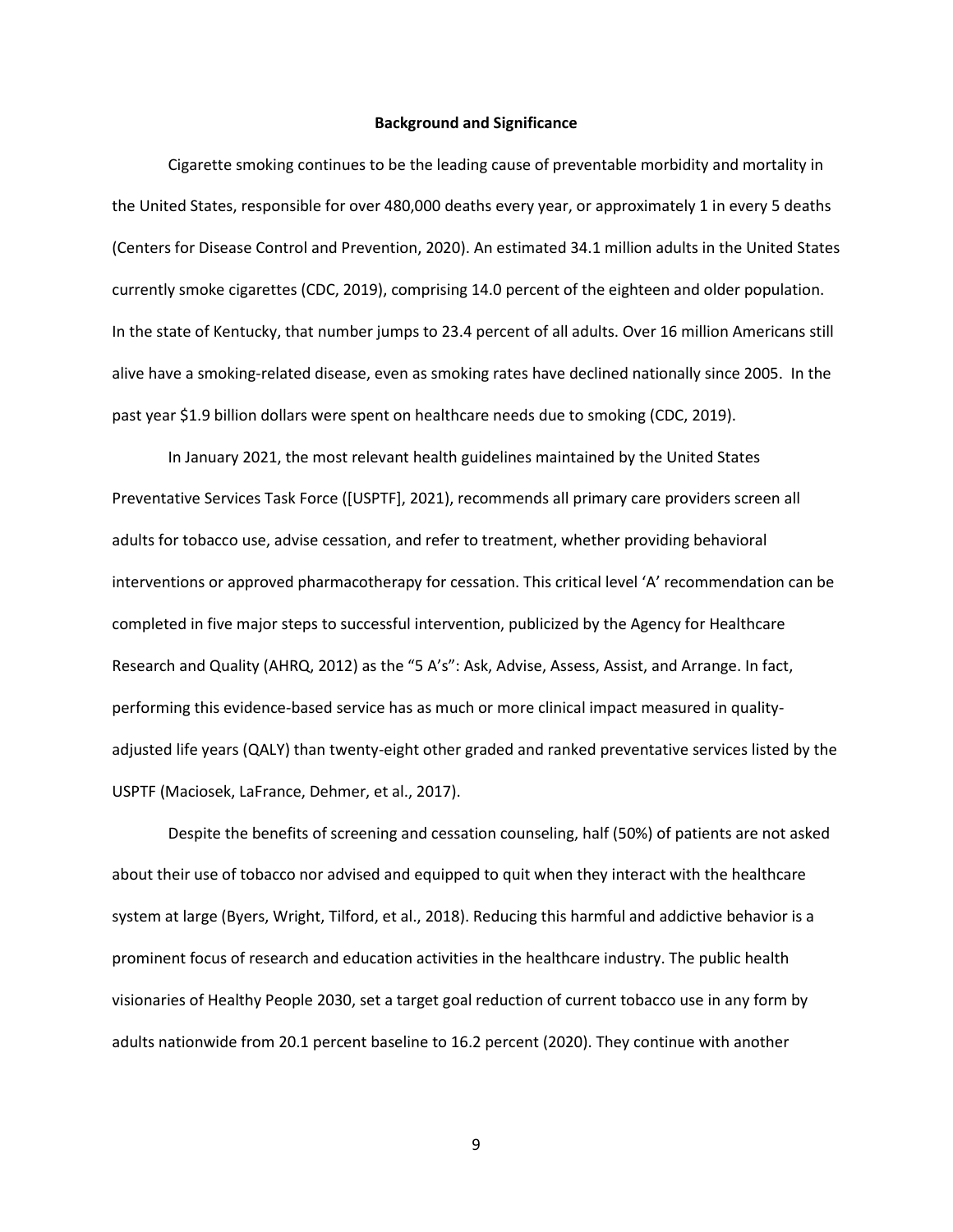objective to increase the proportion of adults who get advice to quit smoking from a health care provider to a target of 66.6 percent (HP, 2020) from 56.9 percent (HP, 2015).

## **Context**

The University of Kentucky's College of Nursing owns the Phyllis D. Corbitt Community Health Center outreach clinic in Wilmore, KY which is the focus of this project. Another collaborating clinic operated by UK HealthCare (UKHC) is the Turfland hub in Lexington, KY, which was the site of grantfunded quality improvement (QI) initiatives around tobacco use screening and cessation counseling, among other targets. Turfland employs a multidisciplinary team comprised of providers and health professionals working at the large, multi-specialty clinic, other smaller facilities, as well as through telehealth within core urban and outlying areas. The Wilmore clinic is staffed by doctoral-prepared nurse practitioners certified in family practice and psychiatric-mental health offering comprehensive care, who have sought educational input similar to that performed at Turfland on utilizing a new electronic health record for tobacco use screening and counseling documentation

Transmitting the scientific understanding of tobacco use and its effects to make a positive difference for primary care patients requires these clinicians to be knowledgeable as well as engaged with the best practices of prevention, screening, and cessation. However, the previous antiquated medical record system lacked readily accessible data reporting, so tobacco use statistics were largely unknown for patients who are part of this Wilmore practice. Therefore, these providers did not have the means to measure and track performance for this key metric, which the Center for Medicare and Medicaid Services (CMS) actually analyzes to determine reimbursement for services rendered. In the university healthcare enterprise as a whole, performance level for tobacco use screening and cessation counseling intervention metric had fallen below ninety percent criteria for full reimbursement, leaving them at a potentially reduced reimbursement rate, due to 2015 legislative reform known as the Medicare Access and CHIP Reauthorization Act (MACRA), and most importantly, best clinical practice.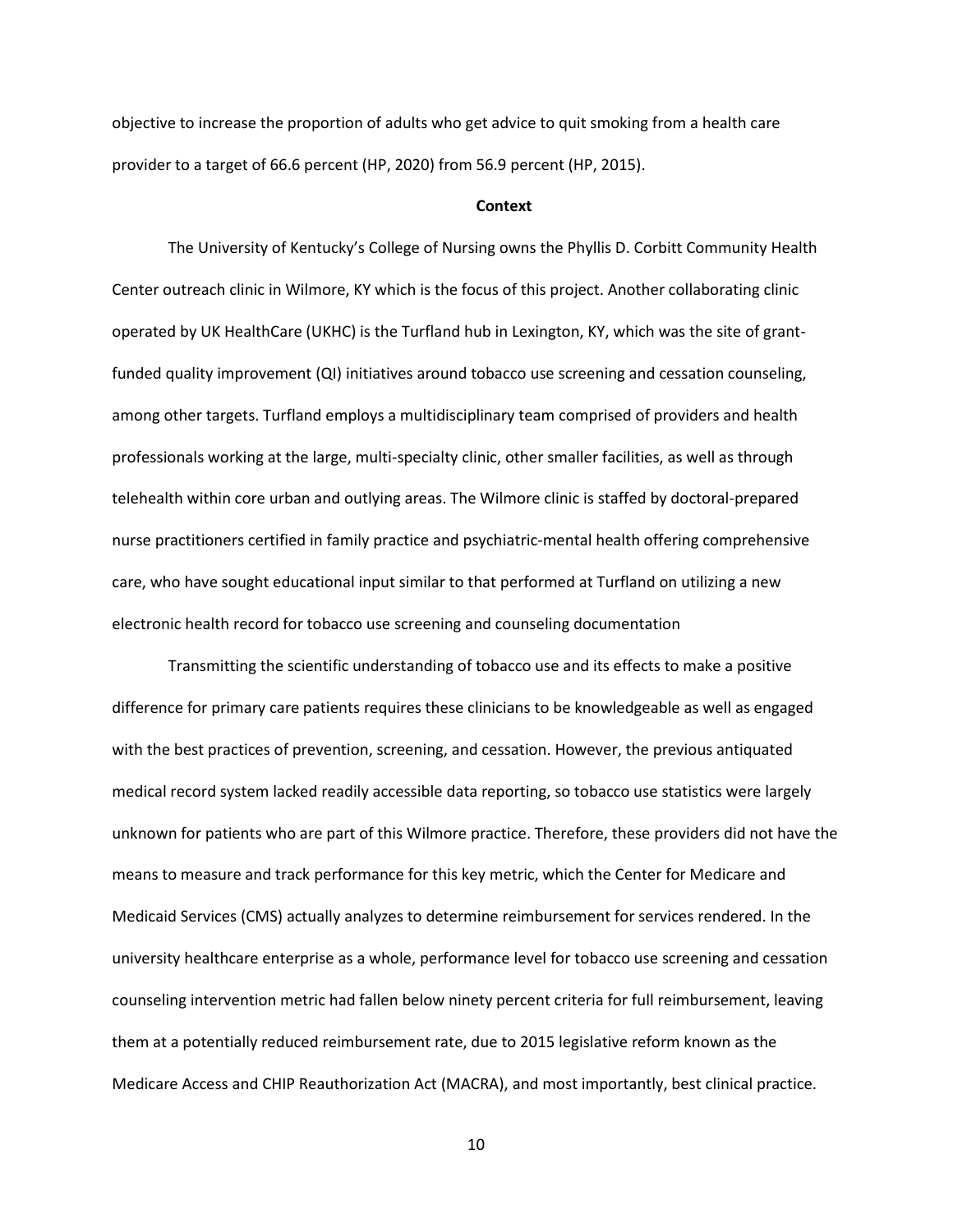Again, the current evidenced-based and recommended intervention is to screen all patients for tobacco use, counsel, and refer to treatment using the "5 A's" approach: Ask, Advise, Assess, Assist, and Arrange (AHRQ, 2012). Nevertheless, there are definite opportunities to meet minimum reimbursement expectations as well as improve the prevention, screening, and treatment of patients who use combustible tobacco products.

#### **Purpose/Objectives**

The purpose of this project was to discover the process in which tobacco use screening can consistently and effectively be implemented at every patient's primary care visit and then followed by appropriate smoking cessation counseling for those patients who screen positive for use. Using the Plan Do Study Act (PDSA) framework, the specific aims of this study were to

**1.** Discover and summarize the designated documentation process in new EHR.

**2.** Teach optimal performance of documentation by utilizing an academic detailing method in a multimedia delivery format to study subjects.

**3.** Evaluate the educational intervention impact on tobacco use screening.

Meeting these objectives will create an initial percentage point in an as-yet-unmeasured utilization of a newly implemented electronic health record (EHR). Recording this data marker and discrete statistical milestone then informs future QI efforts and allows their results to be trended as an investment toward increasing screening and counseling for tobacco users and thus, reducing preventable morbidity and mortality, costs, etc.

# **Theoretical Framework**

Lewin's Three Step Model of Change Management underpinned this project, using widely accepted concepts that promote multidisciplinary collaboration. Multilateral cooperation is required to accomplish systems-level change (Wojciechowski, Pearsall, Murphy, & French, 2016), even for a local healthcare organization in the scope of a single, relatively small ambulatory clinic, addressing a tightly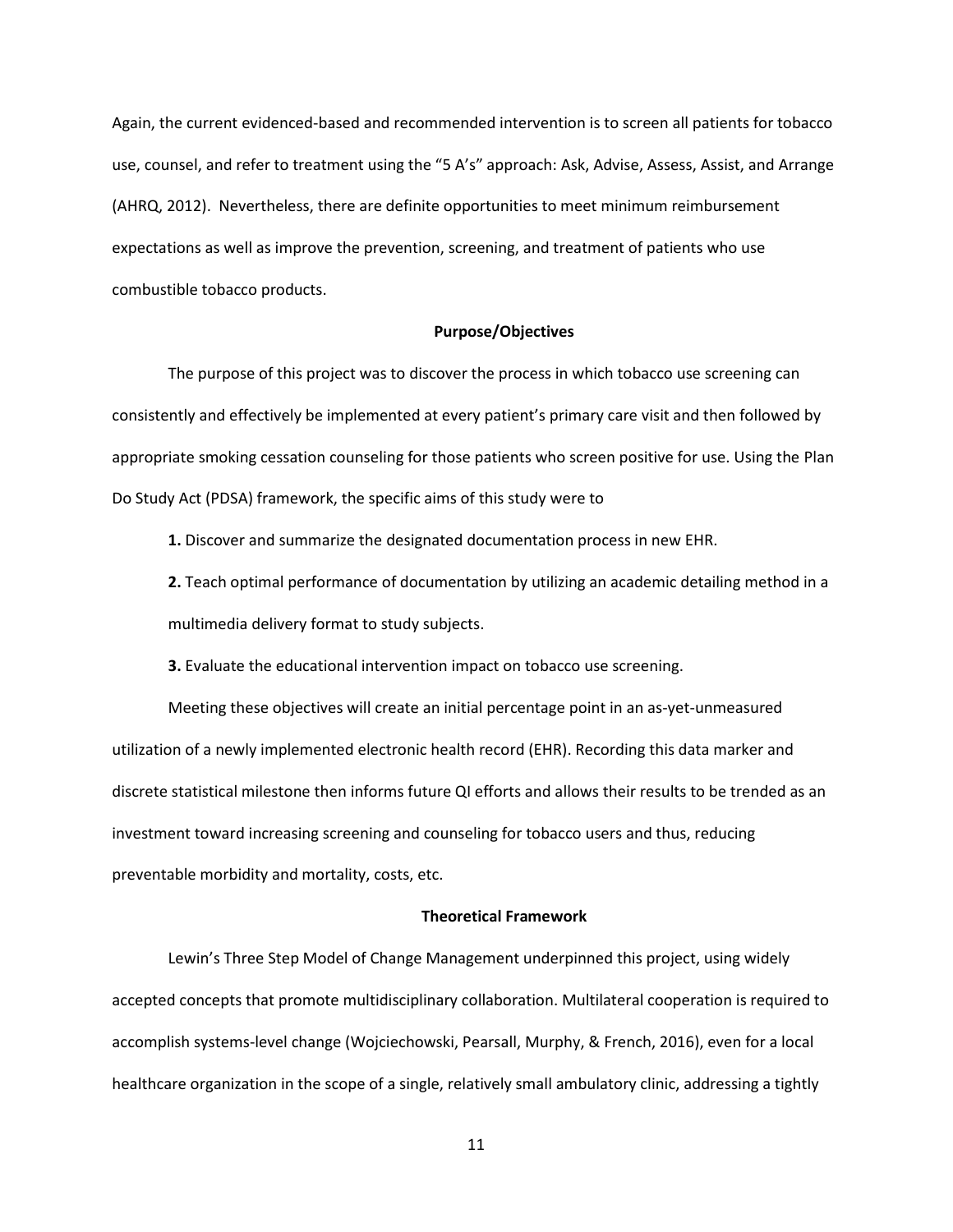focused pair of measures in screening and cessation counseling rates. The first step of 'Unfreezing' is accomplished by creating awareness among stakeholders of the presence of gaps in high quality primary care services. Collating and indexing the clinic's rates will localize the problem and attribute responsibility to the sample group of providers. Next, having garnered attention and accountability toward these provider-linked metrics, the second step, 'Proposed Change', will be introduced. Education directed toward and demonstrating the new workflow (accompanied by technical support in the current-state Epic EHR) will role-model and assist the desired changes to initiate. Finally, in the third Lewin step known as 'Refreezing', post-interventional data trends will illustrate the changes, if any. In addition, regular dashboard reports as well as screening and counseling reference materials could reinforce the initiation and integration of the new documentation workflow.

### **PICOT Question and Search Methods**

To establish which mechanisms are most effective in designing an educational intervention aimed to enhance primary care providers' knowledge, attitudes, and intentions in regards to completing tobacco use screening and cessation counseling with each of their adult patients, a literature review of recent scholarship was performed. Framed using the common population, intervention, control, and outcomes (PICO) archetype, the review was guided by this question: Among primary care providers which methods of teaching increases tobacco use screening, counseling, and referral to treatment documentation? A search was performed in the Cumulative Index to Nursing and Allied Health Literature (CINAHL) database, limited to five previous years, from 2016 through 2021, and only including academic journals with the terms 'academic detailing', 'provider', and 'education'.

Twenty-nine studies or descriptions were returned from peer-reviewed literature describing methods for implementing expert education, also known as academic detailing (AHRQ, 2013), aimed at increasing providers' adherence to evidence-based screening, guideline and prescribing practices among other clinical purposes. This evidence comes from across the nation and world, is often led by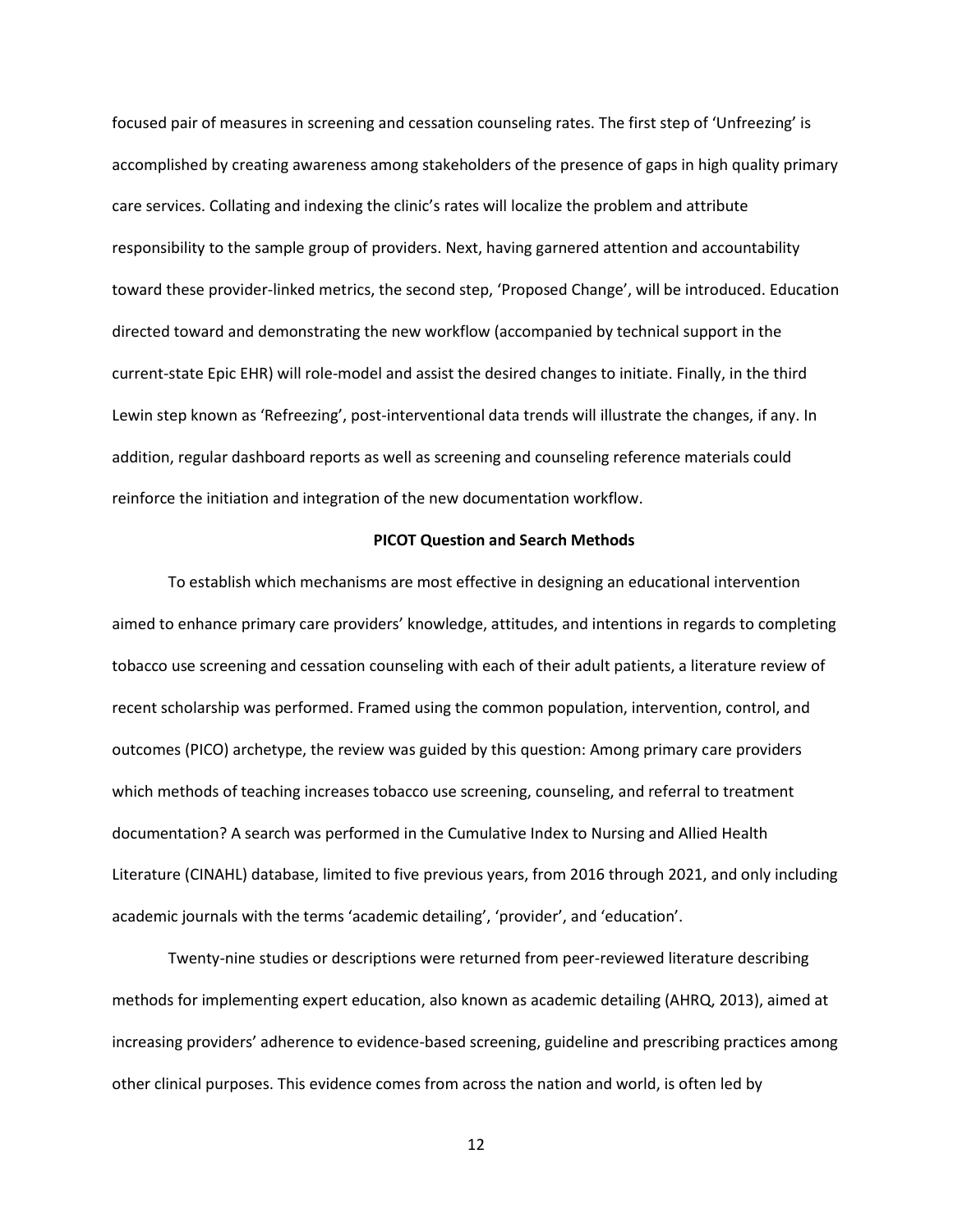pharmacists, although primary care providers appear as well, and almost exclusively targets medication prescribing and management. Of note, these methods include interventional models such as small group teaching sessions (Awad, Ulbrich, Furdich, Schneider, & Gothard, 2019), large meetings (Behar, Rowe, Santos, Santos, & Coffin, 2017), audit and feedback (Neo et al., 2020), as well as video-based virtual delivery, which increased under the coronavirus disease pandemic in-person restrictions (Hoffman et al., 2020). The study designs located include two systematic reviews, numerous qualitative analyses and interviews, a randomized controlled trial (RCT), and two meta-analyses in the settings ranging from community clinics to nationwide systems like the Veterans Health Administration (VA).

#### **Summary of the Evidence**

In particular, the single RCT (Lasser et al., 2016) as well as the meta-analyses of twenty-two (Pederson et al., 2018) and thirty-eight (Jeffrey et al., 2015) RCTs were unable to coalesce around a single, superior educational method to increase providers' adherence, despite positive feedback. According to the same publications, health outcomes in the respective patient panels were not statistically significant at the time of reporting, and could not be correlated to educational methods used with providers. However, qualitative evidence in this overall synthesis supports the efficacy of academic detailing as a type of educational intervention to increase provider adherence with evidencebased practice (Abd-Elsayed, Albert, Fischer, & Anderson, 2018), of which tobacco use screening and cessation counseling is unequivocally included. These twenty-nine sources are peer-reviewed, relevant, and recent, so any deductions may be extrapolated in further use of similar interventions with primary care providers.

# **Identify Current State, Desired State, Gaps in Practice**

The clinical practice setting for this DNP Project has completed a significant transition from a legacy electronic health record (EHR), often cited by providers to be a barrier in completing tobacco use screening as well as lacking accessible data reporting features, to a new, universal EHR system. Clinicians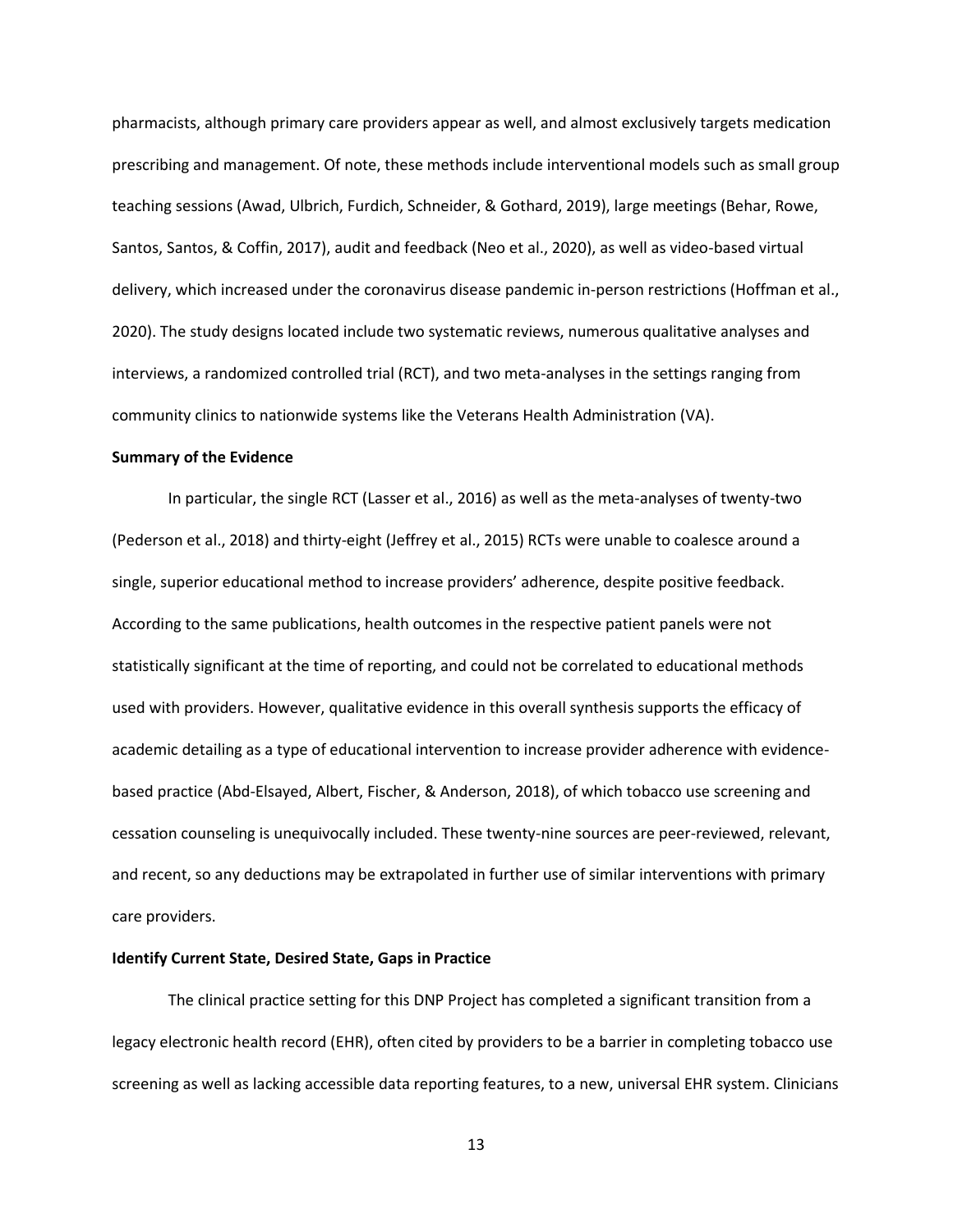failed to document patients' tobacco use status as well as counseling or referral to treatment in thirtyone percent of charts reviewed in the legacy system at the urban hub main clinic (Roher, 2021). Accordingly, the cumbersome interface and non-existent end-user reporting functions have been thought to contribute to low enterprise wide primary care screening rates. Meanwhile, the new stateof-the-art EHR has a more intuitive interface, universal integration across platforms and health systems, and relatively simple data mining tools which will support rapid assessment of providers in the target metrics of this proposed project. As an enterprise, the goal threshold for screening is ninety percent (90%), with a risk of MACRA reimbursement loss tied to service line performance. Potentially, this new EHR may have the ability to pinpoint gaps in meeting various documentation measures and standardsof-care if providers and other end-users are given adequate technical and clinical support using it. Academic detailing may offer an emerging strategy for improving such documentation for the local outreach clinic, health system, and its patient population at large.

# **Methods**

# **Design**

This DNP project study was a quasi-experimental, single center, pre- and post-interventional design. While the review of patient encounter documentation to measure screening was randomized, the assignment of study subjects, the five nurse practitioners, was not. The project featured academic detailing as an independent variable with data collection and analysis intended to extrapolate influence, but not causal relationships, if any.

# **Setting**

This study was conducted at The Phyllis D. Corbett Community Health Center, also known as the Wilmore Clinic, located in city of Wilmore within Jessamine County, Kentucky. The Wilmore Clinic is owned and operated by the University of Kentucky College of Nursing (CON). The city is relatively small with an estimated population of approximately six thousand residents, of which 80.5% (Census, 2020)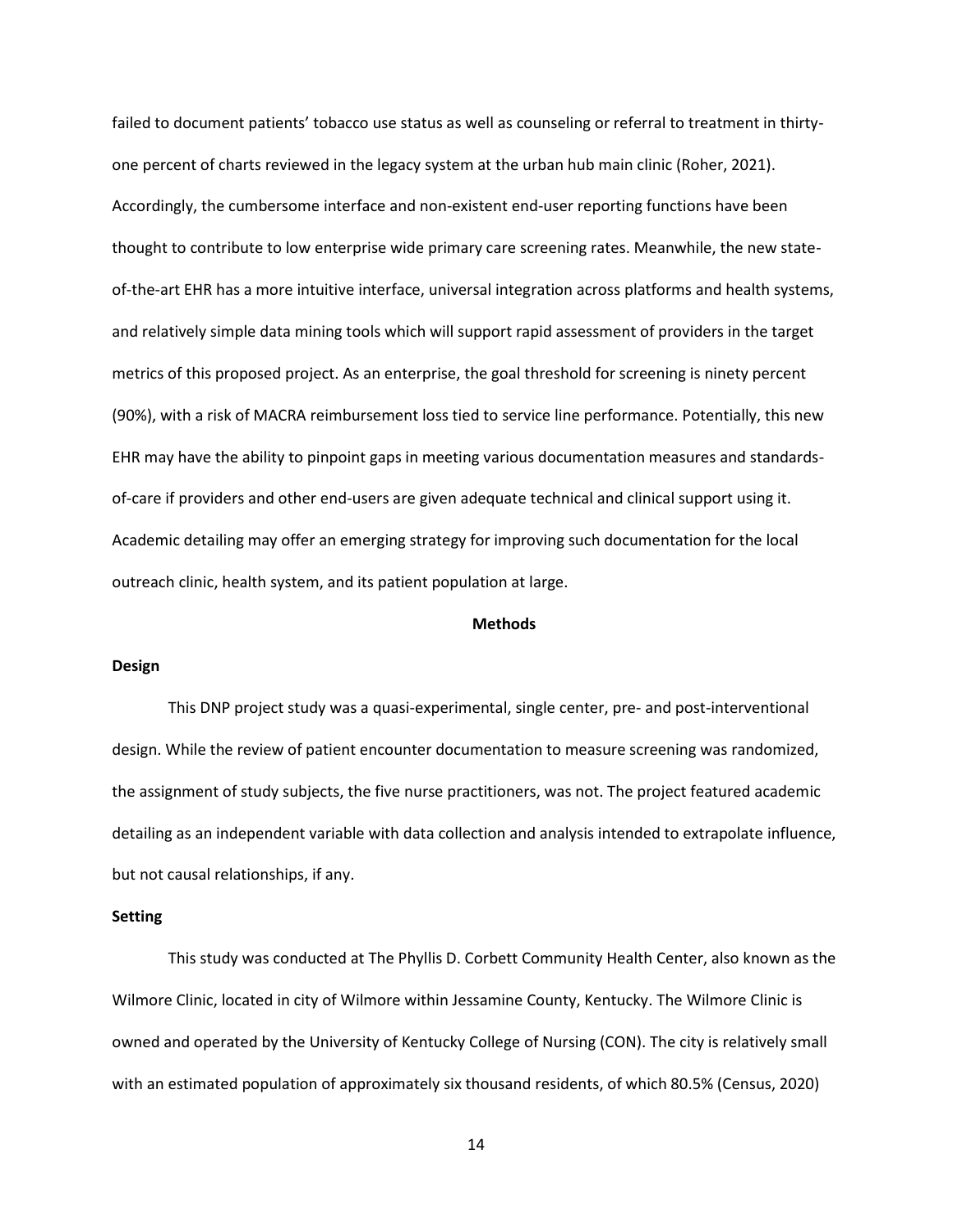are adults. UK Wilmore Clinic functions as a medical home for ambulatory populations across the lifespan seeking primary care and sees patients five days a week. There are five advanced practice registered nurses functioning as primary care providers (PCPs) and two additional staff members. Key to the implementation of this project was the invitation and permission by the clinic's director to conduct such research and quality improvement activities. The clinic director and all providers are CON faculty or employees, and some also teach didactic courses in the academic setting as well as serve as clinical preceptors and mentors. In addition, the healthcare system at large had recently announced that CMSdirected payments are at risk based on performance measures (Board, 2020).

The most pertinent change to this setting is the newly-installed Epic electronic health record, a cloud-based digital platform for managing records in healthcare operations. The close of previous EHR and launch of Epic within this medical center enterprise was pivoted to largely virtual training between alpha and delta SARS-CoV-2 variant emergences. These and other launch adjustments have had an unstudied but probable effect on the new EHR installation and use. The Clinic's goals are to improve upon electronic documentation in the new system as they continue to grow in visit volume and provider team in alignment with strategic planning.

#### **Sample**

The study population was five primary care providers (PCPs), consisting of all family nurse practitioners, and one of whom is also dual-certified in psychiatric-mental health specialty care, and all practicing at the outreach clinic site in Wilmore, KY. For each respective provider, all patients can be screened for tobacco use, and/or secondhand exposure. However, for the objectives of this project, the medical records of only those adult patients eighteen years of age and older were evaluated for sufficiency of the provider documentation. At least fifty patient encounters from the Wilmore clinic inperson or telehealth visits were randomly selected for evaluation in both the pre-test and post-test time periods, without distinction or equal distribution per provider. A timeframe following the 5 June 2021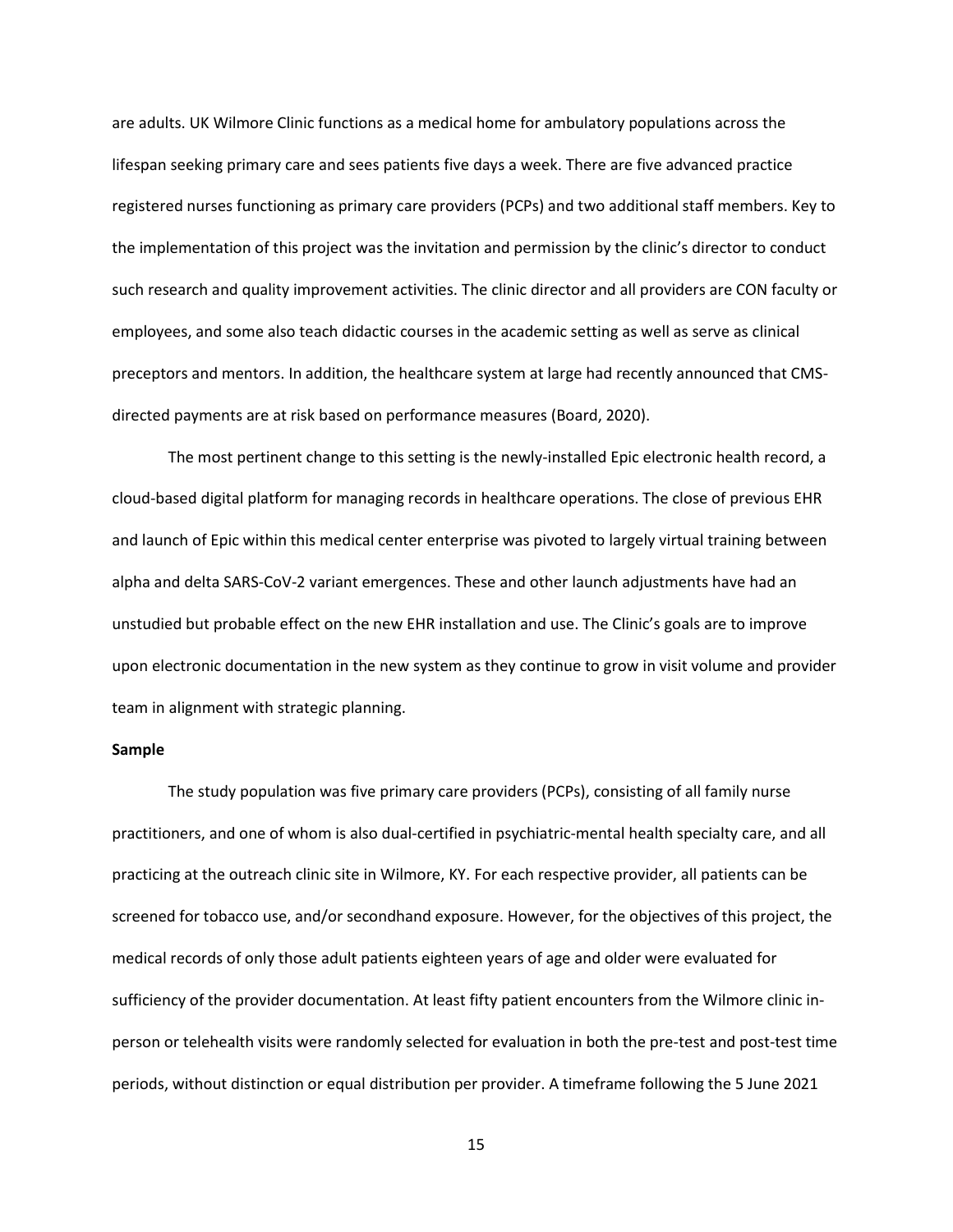go-live date of the new EHR until the close of data retrieval on 7 March 2022 allowed for the necessary quota of one hundred patients to be obtained and analyzed manually. Preferred exclusion criteria were not yet available due to the ongoing work of CCTS data warehouse architects in creating and setting up new schema in the Epic EHR. For example, encounters performed by other providers outside of the target clinic were inadvertently included in the dataset and then manually excluded.

#### **Procedure**

The University of Kentucky HealthCare medical Institutional Review Board provided expedited Human Subjects approval for this research project. Research protocol number 69999 was granted approval with modification on 31 January 2022 following vetting by the Office of Research Integrity.

# **Evidence-Based Intervention Description**

The evidenced-based intervention at the core of this project consists of an academic detailing educational method (AHRQ, 2013) that was delivered through video-conferencing format, during a regular clinician team meeting over approximately twenty minutes. The academic detailing intervention was delivered via Zoom meeting on 11 January 2022 for five consented and participating PCPs. The education was composed of the clinical problem, localized statistical context, impetus for best practice, as well as a screening and intervention counseling demonstration incorporating the brief, validated approach known as the "5 A's" method. Guidance and examples for optimal documentation in the new EHR were also shared. Meanwhile, providers were engaged in discussion about their experiences documenting these key care components and receive a guided demonstration of optimal charting in the Epic EHR, with real-time solicitation of feedback.

Digital resource supplements were distributed directly to primary care providers afterward to encourage clinical reference and adherence to best practice, including screenshots of designated electronic interfaces in the EHR. This project intervention at the Wilmore outreach clinic measured changes in providers' documentation both prior to and subsequent from the intervention in order to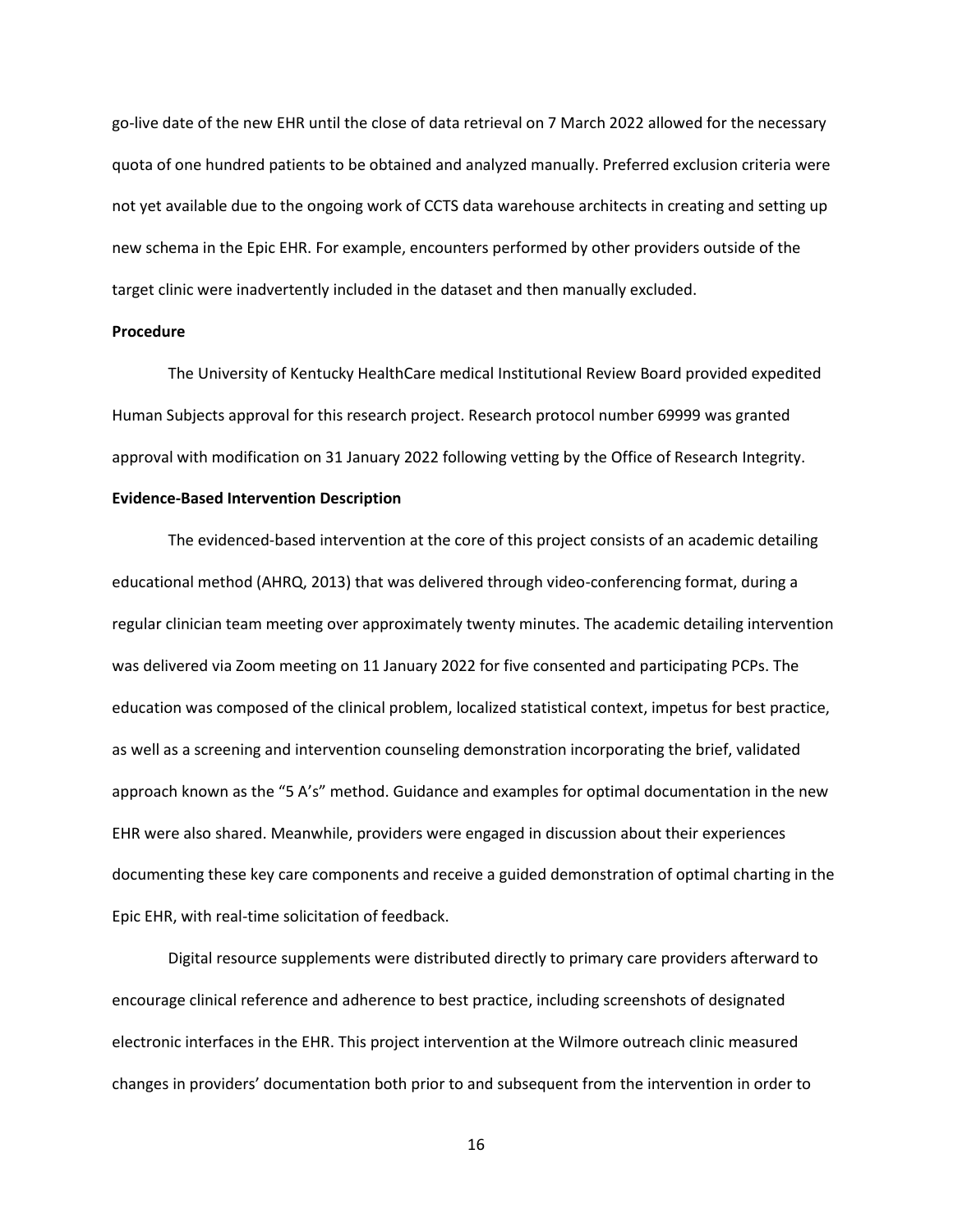close gaps in evidence-based practice. The degree to which significant changes in documentation workflow or other improvement initiatives in a new, streamlined EHR compare to the previous, legacy EHR were not formally addressed.

# **Data Collection**

As acknowledged, the Center for Clinical and Translational Science (CCTS) provided deidentified clinical data extraction from the EHR using the following parameter requests: Age 18+; Seen in Wilmore primary care clinic; Time Frame between June 5, 2021, and prior to January 11, 2022, and between January 12, 2022 and March 7, 2022. Preceding and succeeding the intervention, chart reviews occurred in the newly-implemented EHR in the following steps. The designated number of one hundred patient encounters from Wilmore Clinic providers performing primary care visits were queried. Those medical record numbers were indexed, cross-walked to a deidentified file, and subsequently manually examined. The associated history documentation tab and embedded substance use history were mined for screening and/or cessation counseling attestation. Attestation was sought either via the designated radio button selection, drop-down menu, or otherwise free-texted in the narrative note. Next, findings were entered and saved in an Excel spreadsheet under deidentified, numbered entries. At this time, only a manual review by inspecting the substance use history tab, as well as narrative notes, encounter by encounter, can come closest to guaranteeing accuracy in the data collected.

## **Data Analysis**

Consultation and oversight by the UK College of Nursing statistician, as approved for human subject research by UK IRB, was completed in conference with the PI and scrubbed dataset on 16 March 2022. Descriptive statistical methods including Pearson's Chi-Square and Fisher's Exact Test from the IBM SPSS software application were used to compute SPSS data output and synthesized tables (Figure 1). In addition, group statistics for mean, standard deviation, and percentages of variables of interest and demographics tables were also computed and indexed.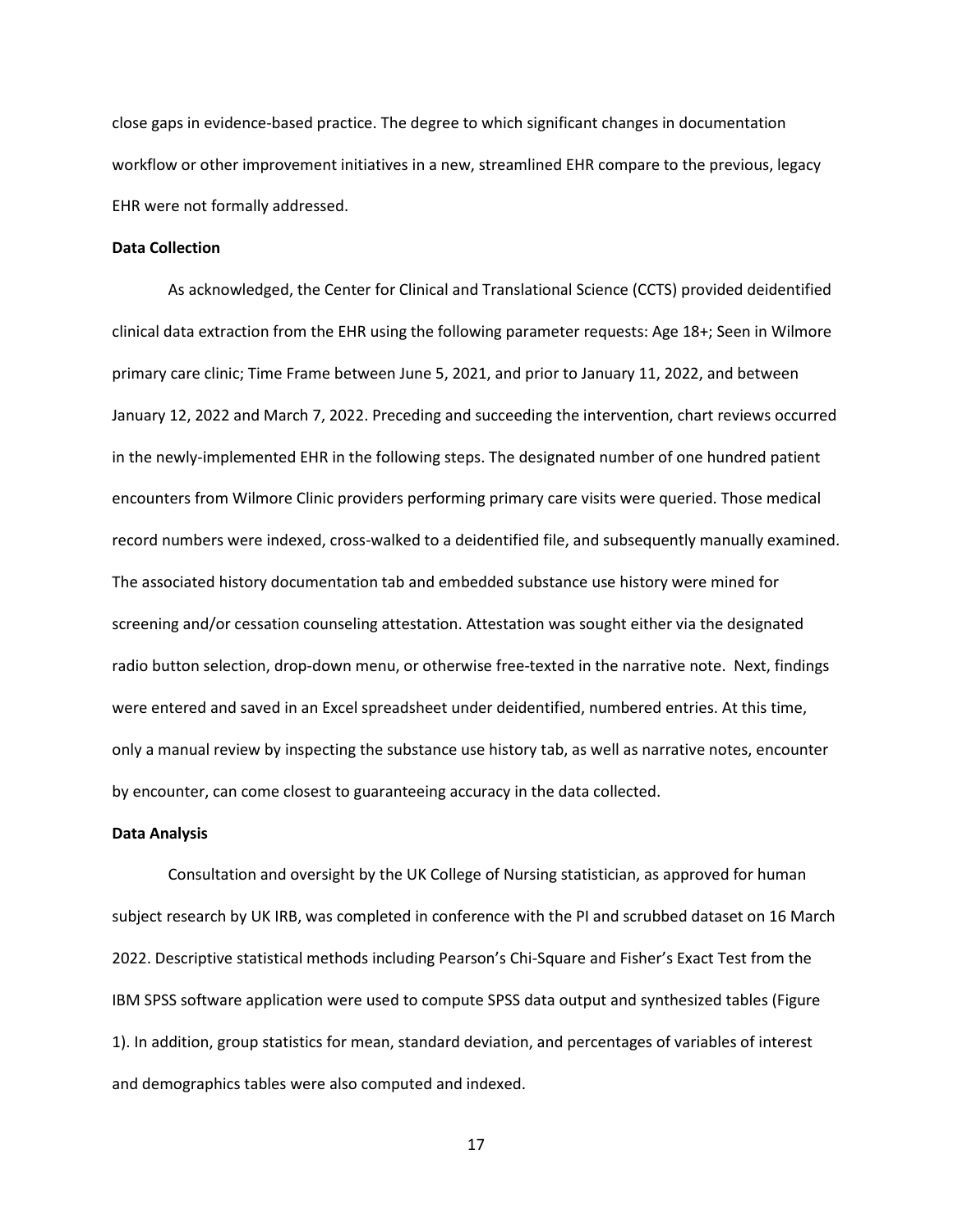#### **Results**

Fifty individual patient charts were reviewed from data ranges both before and after the educational intervention delivered to study subjects on 11 January 2022. The mean age of the pregroup was 42.08 years old and the post- group 43.8 years old, but not statistically significant (Table 1). Next, the patients' gender in the former group was 66% female (n = 33) and in the latter grouping nearly equivalent at 68% female (n = 34). (Table 1). Ethnicity of the patients whose charts were reviewed was also not statistically significant, as non-Hispanic persons were the vast majority while Hispanic and Unknown ethnic background were also represented (Table 1). Finally, in the first table, race was delineated in the chart review. White patients made up 96.0% and 98.0%, a single black patient was part of both pre- and post- groups, and a single Asian patient was in the pre- group as well (Table 1).

The number of smokers in the pre-intervention group was six, and three were in the postgroup. Therefore, cessation counseling will not be included in the display tables or reporting. Tobacco use screening rates in the pre-intervention cohort of fifty patient encounters were 58.0% (n=29), and post-intervention group of same number and type was 53.8% (n=21) and not statistically significant in relationship to the independent intervention (Table 2).

#### **Discussion**

This project was able to communicate the currently designated documentation process in the new EHR, deliver an academic detailing intervention and educational materials to clinic providers, and measure performance of tobacco use screening in the new documentation system. Despite an absence of statistical significance, and, in fact, a slight decrease in screening rates following intervention, a baseline datapoint with which to trend future reporting and frame expectations was established. Education methods for effecting change in provider adherence to certain standards of care or clinical practice guidelines are many and emerging. And similar to the literature findings showing no single most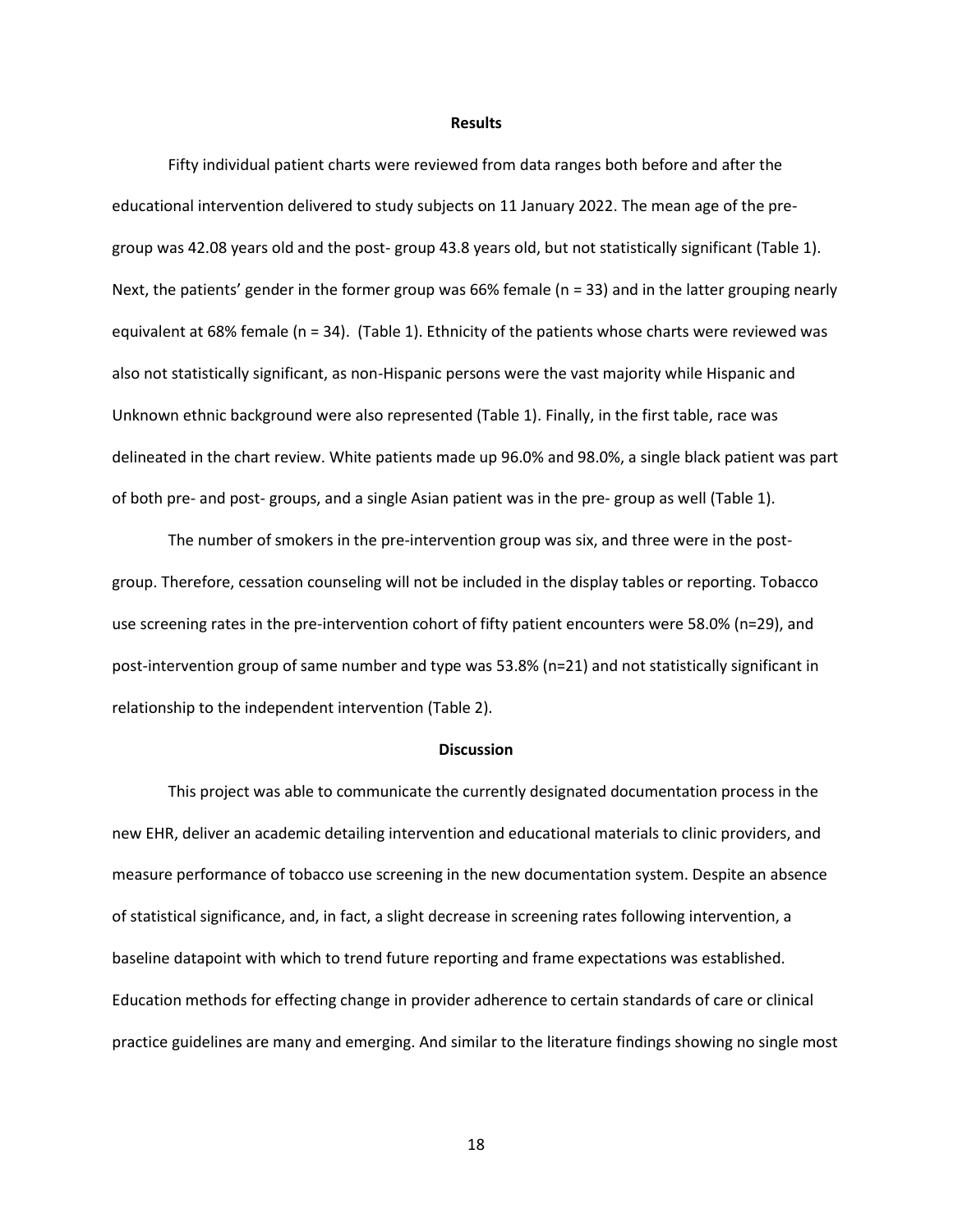effective provider educational measure for affecting change, (Pederson, et al., 2018) this project intervention did not contribute a significant impact that can be measured at this time.

Pioneering the quality improvement process using a newly-implemented electronic health record did result in discovering new ways of mining data for this focus of documentation, like searching free-text notes and using the audit trail link. With the new EHR, specifics of the data collection and analysis tool interface, titled 'Slicer Dicer', have not yet been released in final form. However, the capability for any end user with appropriate clearance to perform advanced and automated data searches is to be expected. These findings are consistent with desirable qualities of academic detailers that include innovating thinking and experience in the changes being proposed or supported in the clinic (AHRQ, 2022). Authors Anthierens, Verhoeven, Schmitz, and Coenen (2017) describing process evaluation of academic detailers visiting general practitioners, state "[they] bring an overview of objective and independent information relevant to their daily practice and with whom they can have a discussion" (p. 6).

With regard to the slight decline in documented screening rates, it is reasonable to ask about whether documentation drift would occur as the novelty of a new system wears off. On the same note, the amount of recordable information and assess-able human behaviors and habits is very wide in the new EHR and may become overwhelming as its breadth is realized with ongoing utilization. However, considering the unique agency setting of this project may yield additional insights. Patients in the clinic's panel are overall lower in rates of smoking than the general population and are also on average, middleaged, not in the younger range with most propensity to start smoking anew. Providers may presume in most cases that their established patients, whom have not previously smoked, would not just start doing so without voluntary disclosure. Therefore, they may not be screening for use with the same frequency as a PCP in a larger city who is meeting a new patient in their first visit.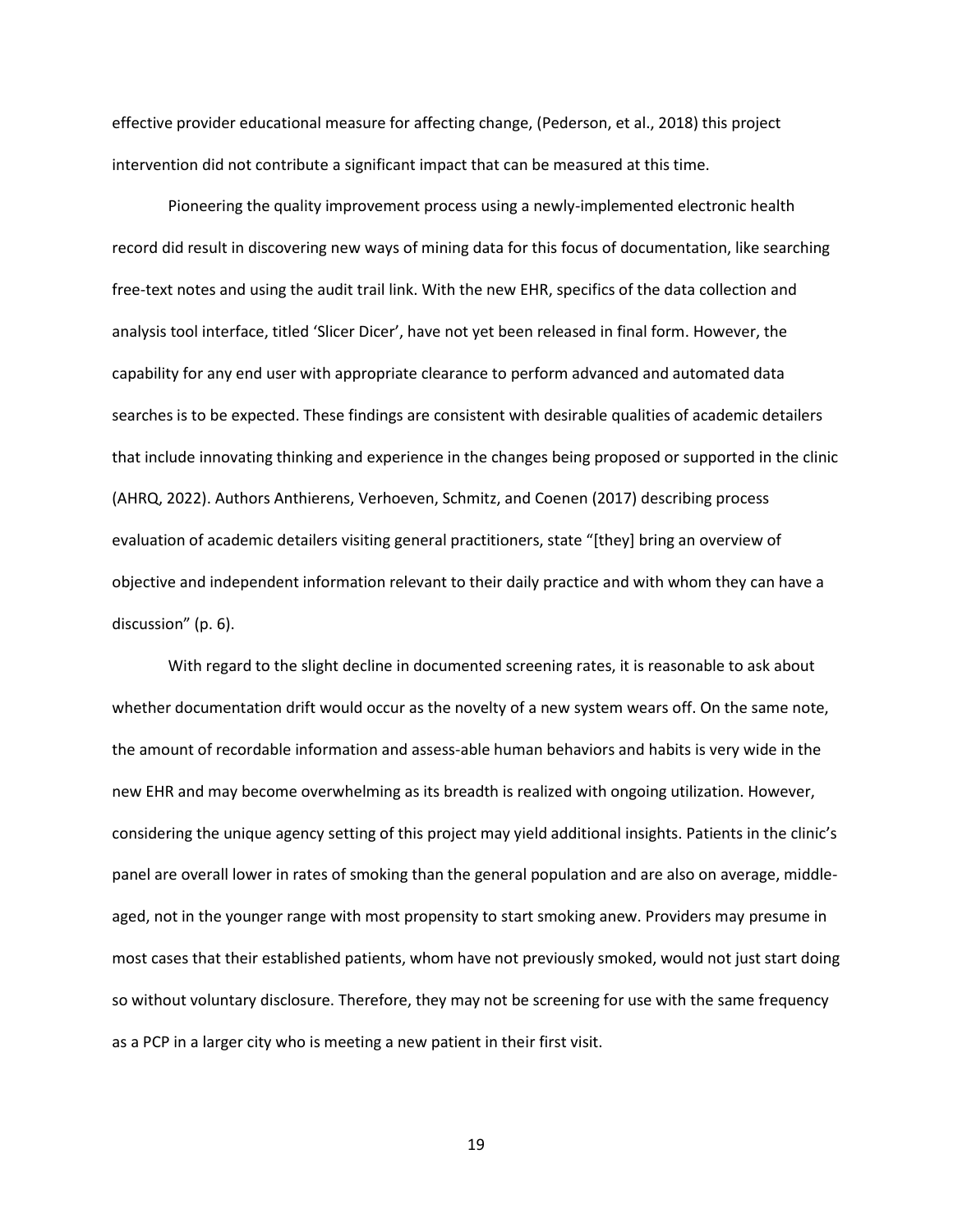Nevertheless, if these reasons apply or not, there is the body of evidence cited that tobacco use screening and cessation counseling is vastly underperformed (Byers, Wright, Tilford, et al., 2018) and changing that statistic may not happen easily. Thus, Lewin's 'Unfreezing' step in change theory must be emphasized, and impressed upon PCPs not once in a single detailing session but over time (Wojciechowski, Pearsall, Murphy, & French, 2016) and perhaps with multiple and combination modalities, including focus groups to gain insight from providers.

As to the prospect of sustainability, ongoing continuous quality improvement (CQI) annual cycles are being administered by the healthcare enterprise and its Office for Value and Innovation in Healthcare Delivery (OVIHD). Empowering DNP students, among other professionals, to lead change in an already-ingrained program component for their respective professions seems an apt way to research and experiment with optimizing various clinical outcomes. The necessary buy-in being present with this clinical site leadership will also endorse further efforts to increase tobacco use screening, cessation counseling, and valid documentation thereof. The next step may be to recruit or propose a future DNP student take up the mantle of a very common primary prevention concern with underachieving application and/or adherence in this same setting where this work was started.

#### **Implications for Practice, Education, Policy and Research**

Certainly, there is room for improvement in the documentation of tobacco use screening, in addition to the need to consistently perform screening with every patient, at every encounter of care. This clinic setting had rates that were found in the mid-fiftieth percentile, at fifty-eight and fifty-four percent, respectively, which is very comparable to the national average (Byers, Wright, Tilford, et al., 2018) of fifty percent of patients screened. Although not evaluated alone, but in cumulative across the healthcare enterprise, the risk of losing bundle reimbursement from CMS for subpar tobacco use screening performance is real and would be consequential. From an education perspective, the workflow of taking the QI process from a well-supported, well-staffed clinic hub like Turfland where the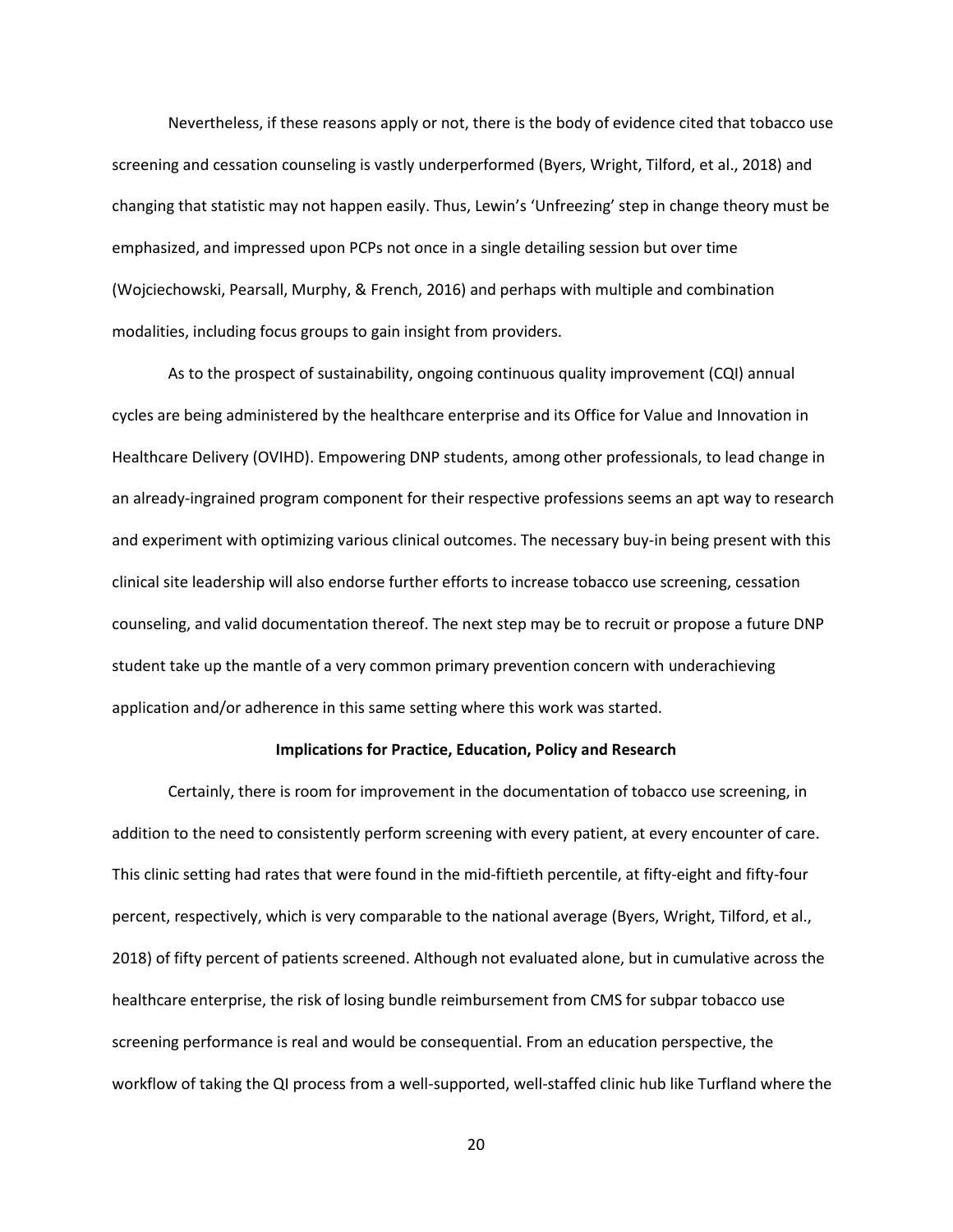principal investigator learned the QI process, to an outreach clinic like Wilmore with limited ancillary and support resources is surprisingly complex. Completing this new work has revealed opportunities for dissemination of key utilization and documentation proficiency among PCPs. For example, determining that the providers did not know how effectively they were performing screening based on clinical records was enlightening and provided support of the need for this project. However, this clinical setting may have more de facto responsibility due to its small size, but also have more ownership of their medical charting then other practices with additional learners and reviewers contributing to documentation sufficiency. The Wilmore clinic can be a model test plot for examining primary care performance metrics that are reportable thru the EHR and trialing change processes, evaluating for their effectiveness. Real change in a dynamic, human-centered environment is rarely easy, and better, more efficacious strategies for producing positive impact are clearly indicated.

At a policy level, continuing even in the current state legislative session, advocates and researchers are reaching out to lawmakers in promoting efforts like Senate Bill 166 (Estep, 2022) to enact tighter restrictions on advertising and sale of tobacco products. This development plus a long history of policy-making leaders with connections to the College of Nursing seek a common goal, lowering smoking rates and needless health consequences. A united effort toward smoking cessation could benefit patients tremendously.

#### **Limitations**

As discussed, there was not a statistically significant relationship to the independent intervention in this relatively small participant and sample size. Therefore, the efficacy of the academic detailing method in this case is, to state fairly, inconclusive. Data extraction from the new EHR and delivery through university channels came at a high cost, and proved difficult to even the experienced personnel as the processes were not fully developed. Therefore, data extraction using a brand new EHR also limited data collection in this study.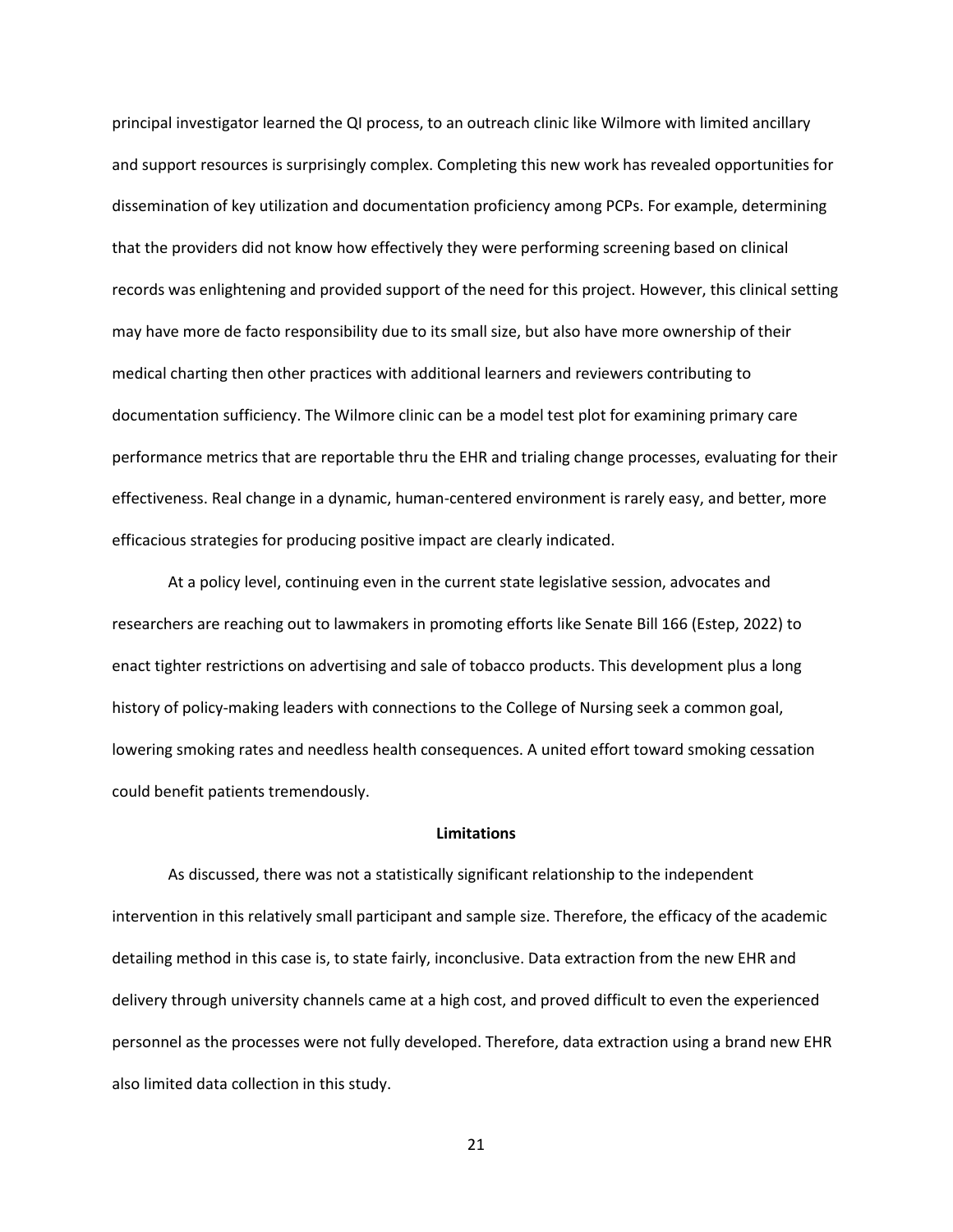Next, while conducting the manual patient chart reviews, when clear attestation options were not selected by providers, an audit trail menu was available and often referenced. However, this linked display only captures the last entered value and narrative note or comment by the last encountered provider. So, for example, a patient may have been seen for their annual screening physical exam by the PCP, who perhaps performed all substance use screening. But, in a subsequent visit to any other medical provider, the substance use screening performed later would supersede its precedent's place, negating the PCP's work when it comes to documentation audits. This limited accurate data collection. Another limitation was that this project occurred during a once-in-a-lifetime viral pandemic creating unforeseen challenges.

Finally, a recommended quality of academic detailing is administration and/or delivery by a professional peer (AHRQ, 2022). The principal investigator was not one, strictly speaking, but still a student in the educational program. While key stakeholders gave very positive reception to this project work from the beginning, in the end a junior learner-clinician will not have the same level of legitimacy when offering education as an experienced peer with the same background as the participant-providers.

#### **Conclusion**

This quality improvement project delivered an academic detailing intervention to educate PCPs in a primary care outreach clinic on specific tobacco use screening and cessation counseling functions of a newly implemented and comprehensive EHR. Improving the documentation of this evidence-based standard of care screening was not realized in actual performance verified with the data collection and analysis design, however. The work of measurement and trending has just begun and future DNP students can benefit from insights gained, methods trialed, and workflow pioneered.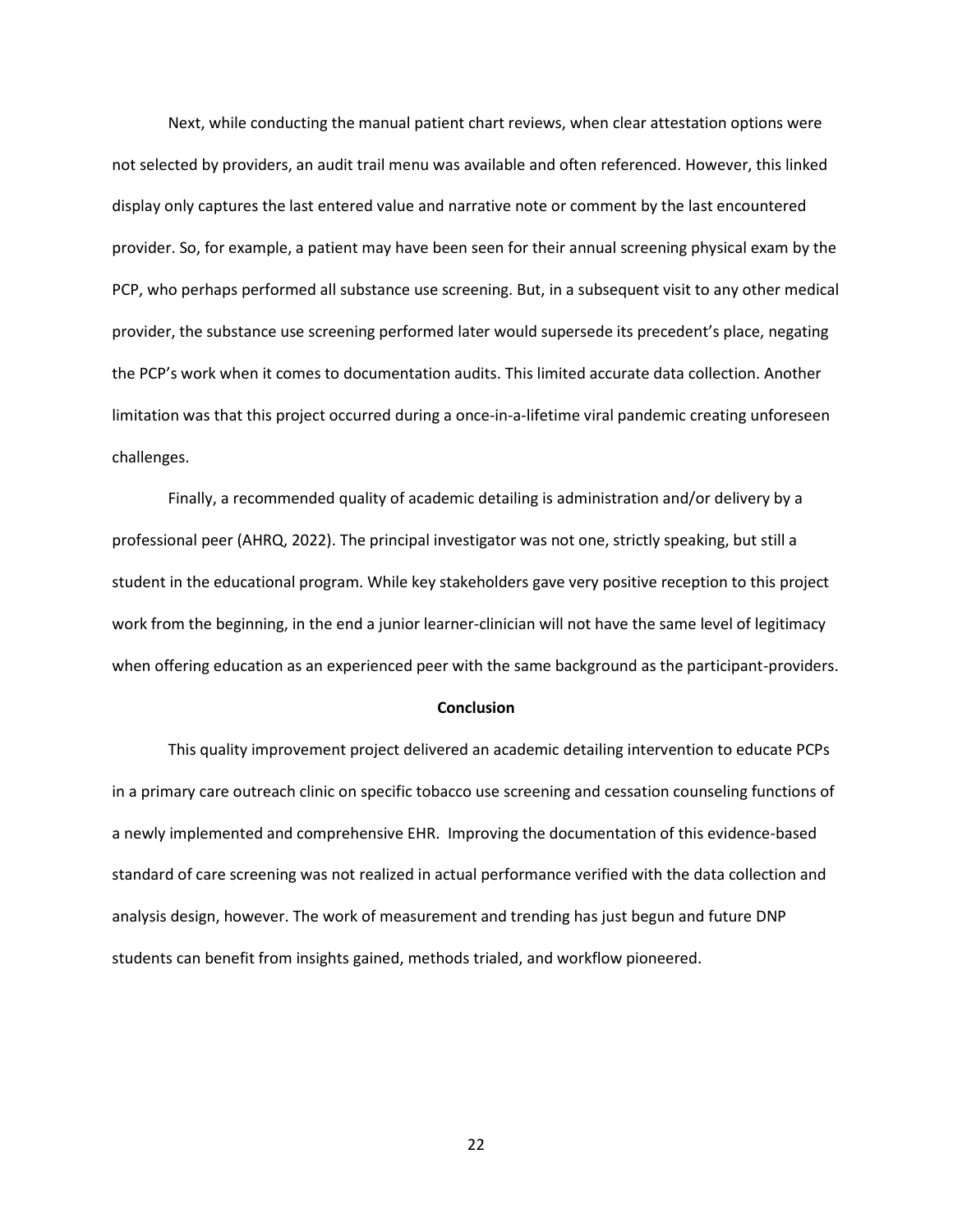| Table 1. Patient Demographics Variables of Interest |  |
|-----------------------------------------------------|--|
|-----------------------------------------------------|--|

| Pre-intervention     | Post-intervention    | р    |
|----------------------|----------------------|------|
| $(n=50)$             | $(n=50)$             |      |
| Mean (SD) or $n$ (%) | Mean (SD) or $n$ (%) |      |
| 42.08 (15.369)       | 43.80 (16.273)       | .588 |
|                      |                      | .832 |
| 17 (34.0%)           | 16 (32.0%)           |      |
| 33 (66.0%)           | 34 (68.0%)           |      |
|                      |                      | .685 |
| 47 (94.0%)           | 44 (89.8%)           |      |
| $2(4.0\%)$           | 4(8.2%)              |      |
| $1(2.0\%)$           | $1(2.0\%)$           |      |
|                      |                      | .610 |
| 48 (96.0%)           | 48 (98.0%)           |      |
| $1(2.0\%)$           | $1(2.0\%)$           |      |
| $1(2.0\%)$           | 0                    |      |
|                      |                      |      |

# Table 2. *Tobacco Use Screening*

|                                 | Pre-intervention<br>$(n=50)$<br>n(%) | Post-intervention<br>$(n=50)$<br>$n(\%)$ | р    |
|---------------------------------|--------------------------------------|------------------------------------------|------|
| Screened for smoking cigarettes |                                      |                                          | .695 |
| Yes                             | 29 (58.0%)                           | 21 (53.8%)                               |      |
| No                              | 21 (42.0%)                           | 18 (46.2%)                               |      |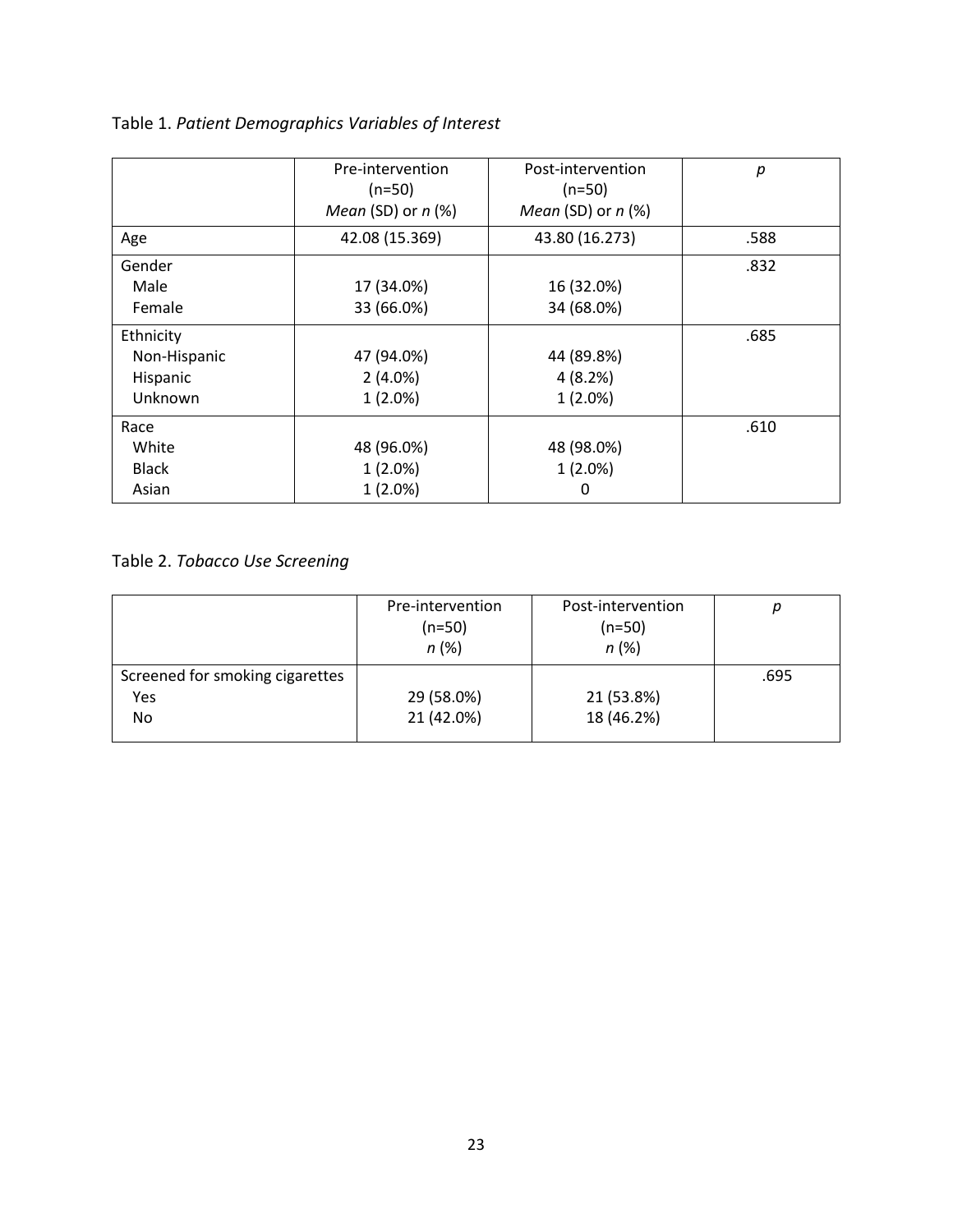**Figure 1.** *Tobacco Use Screening by Gender*

|        |        |               | time   |        |        |
|--------|--------|---------------|--------|--------|--------|
|        |        |               | pre    | post   | Total  |
| gender | female | Count         | 33     | 34     | 67     |
|        |        | % within time | 66.0%  | 68.0%  | 67.0%  |
|        | male   | Count         | 17     | 16     | 33     |
|        |        | % within time | 34.0%  | 32.0%  | 33.0%  |
| Total  |        | Count         | 50     | 50     | 100    |
|        |        | % within time | 100.0% | 100.0% | 100.0% |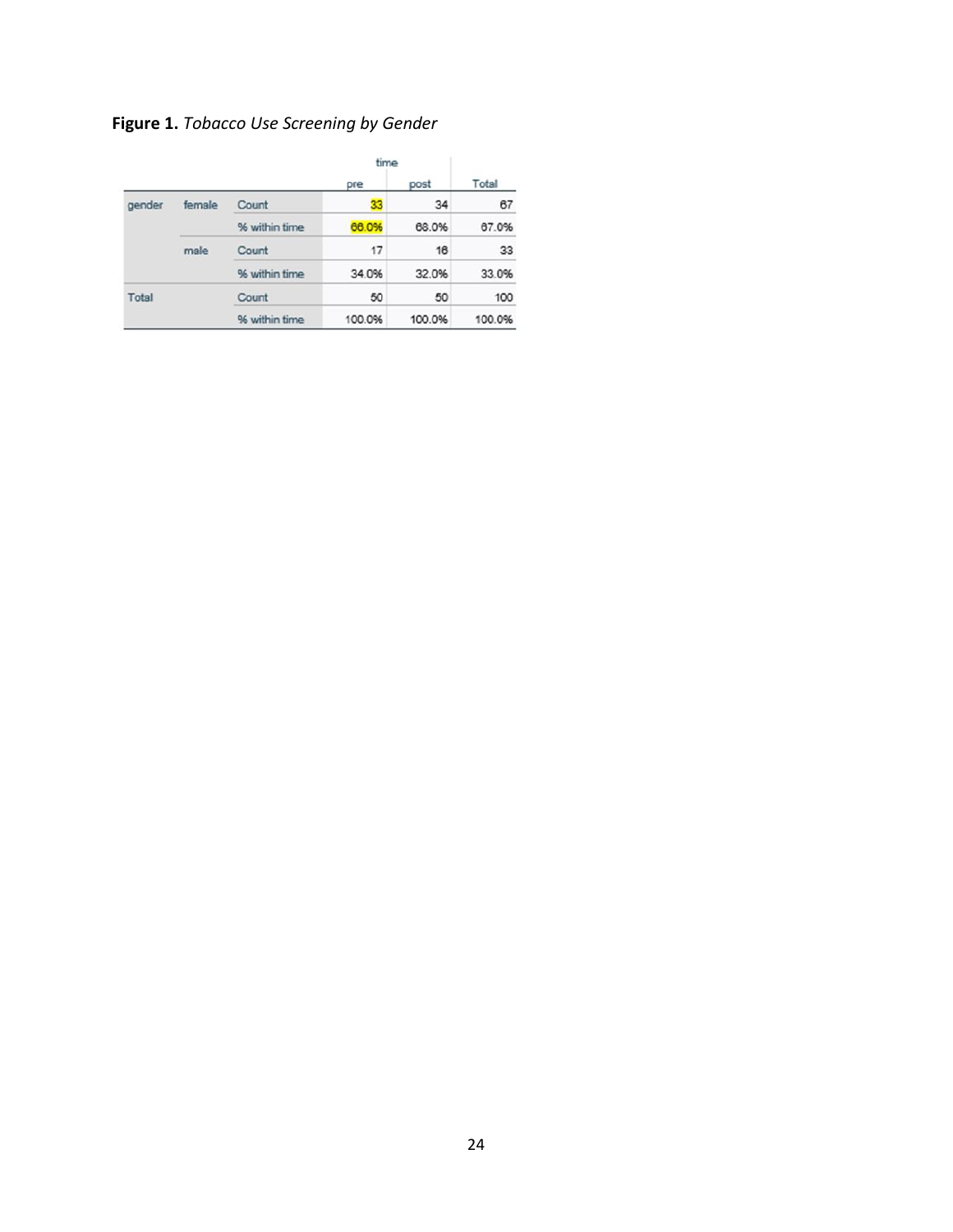#### **References**

Abd-Elsayed, A., Albert, C. A., Fischer, M., & Anderson, B. (2018). Naloxone Academic Detailing: Role of Community Outreach Teaching. *Current Pain & Headache Reports, 22*(11), 1[. https://doi](about:blank)org.ezproxy.uky.edu/10.1007/s11916-018-0730-4References.

Agency for Healthcare Research and Quality. (2012). *Five Major Steps to Intervention (The "5* 

*A's")*. Retrieved from: https://www.ahrq.gov/prevention/guidelines/tobacco/5steps.html.

Agency for Healthcare Research and Quality. (2013). Module 10. Academic Detailing as a Quality Improvement Tool. *Agency for Healthcare Research and Quality*, Rockville, MD. Retrieved from: https://www.ahrq.gov/ncepcr/tools/pf-handbook/mod10.html" https://www.ahrq.gov/ncepcr/tools/pf-handbook/mod10.html.

- Agency for Healthcare Research and Quality. (2022). Module 10: Academic Detailing as a Quality Improvement Tool. *Agency for Healthcare Research and Quality*, Rockville, MD. Retrieved from: https://www.ahrq.gov/ncepcr/tools/pf-handbook/mod10.html
- Anthierens, S., Verhoeven, V., Schmitz, O., & Coenen, S. (2017). Academic detailers' and general practitioners' views and experiences of their academic detailing visits to improve the quality of analgesic use: process evaluation alongside a pragmatic cluster randomized controlled trial. *BioMed Central Health Services Research, 17*, 1–8. Retrieved from: https://doiorg.ezproxy.uky.edu/10.1186/s12913-017-2797-8.
- Behar, E., Rowe, C., Santos, G.-M., Santos, N., & Coffin, P. O. (2017). Academic Detailing Pilot for Naloxone Prescribing Among Primary Care Providers in San Francisco. *Family Medicine, 49*(2), 122–126.
- Board of Trustees, University of Kentucky. (2020). 'Medicaid Directed Payment Measures'. *In healthcare committee meeting, 19 October 2020*. University of Kentucky.

Byers, M. A., Wright, P., Tilford, J. M., Nemeth, L. S., Matthews, E., & Mitchell, A. (2018).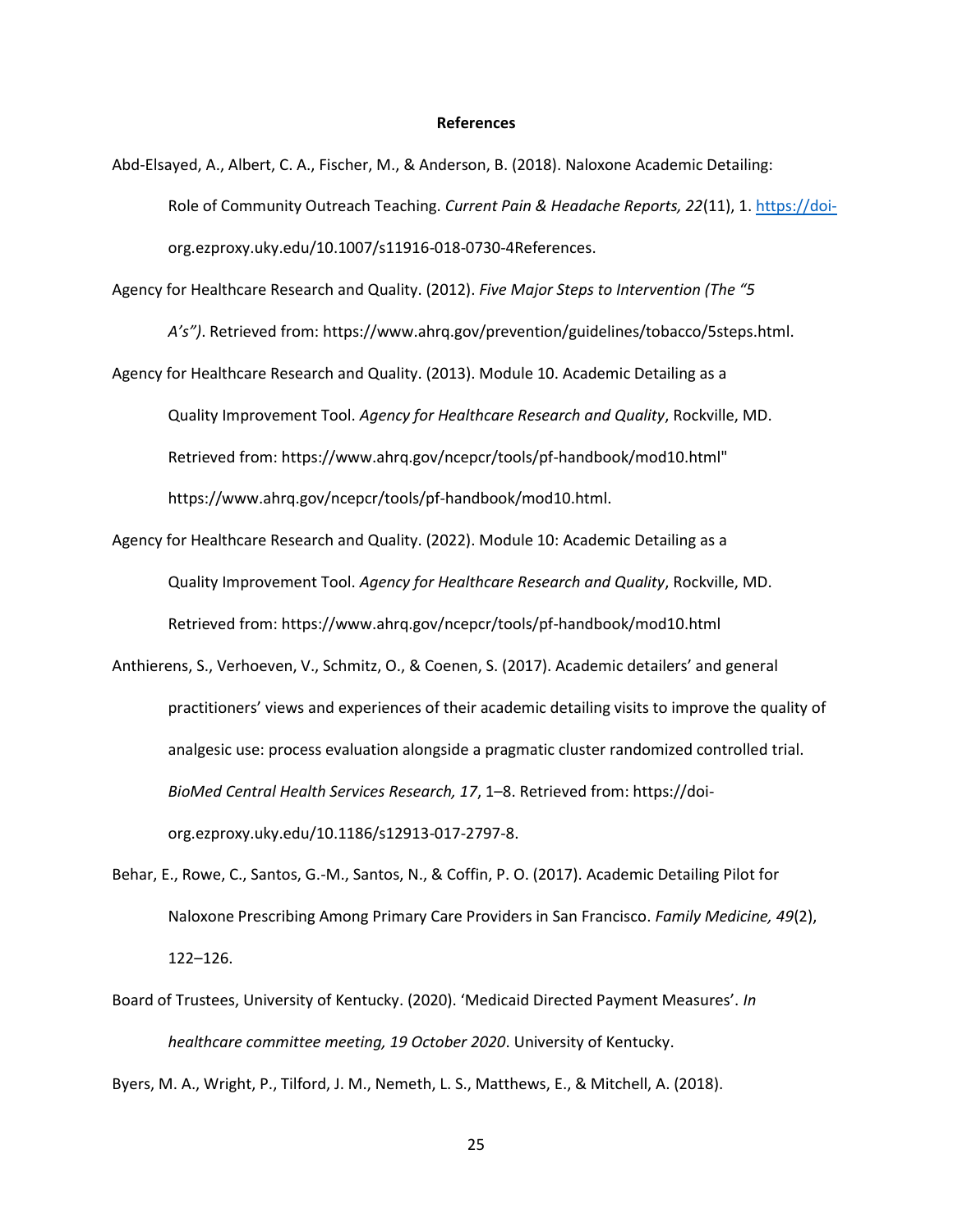Comparing Smoking Cessation Outcomes in Nurse-Led and Physician-Led Primary Care Visits. *Journal of Nursing Care Quality, 33*(3), 272–278. https://doiorg.ezproxy.uky.edu/10.1097/NCQ.0000000000000296.

Clark, W., Polakov, W. N., & Trabold, F. W. (1923). *The Gantt chart: A working tool of management*. New York: Ronald Press.

Centers for Disease Control and Prevention. (2019*). Current Cigarette Smoking Among Adults in the United States*. Retrieved from:

https://www.cdc.gov/tobacco/data\_statistics/fact\_sheets/adult\_data/cig\_smoking/index.htm.

Centers for Disease Control and Prevention. (2020). *Smoking and Tobacco Use: Extinguishing* 

*the Tobacco Epidemic in Kentucky*. Retrieved from:

https://www.cdc.gov/tobacco/about/osh/state-fact-sheets/kentucky/

Estep, B. (2022, February 20). 'Utterly devastating.' Tobacco still takes a high human, financial toll in Kentucky. *Lexington Herald-Leader*. Retrieved from:

https://www.kentucky.com/news/state/kentucky/article258193968.html?fbclid=IwAR3jMUhue

Nx0Ic2EgfGxAvLBA9SMNPIVNtag9zD4onK6t7WTZL1bPlFFQB4.

Healthy People 2030. (2020). *Data Methodology and Measurement*. Retrieved from:

[https://health.gov/healthypeople/objectives-and-data/browse-objectives/tobacco-use/reduce-](about:blank)

current-tobacco-use-adults-tu-01/data" https://health.gov/healthypeople/objectives-and-

data/browse-objectives/tobacco-use/reduce-current-tobacco-use-adults-tu-01/data.

Healthy People 2030. (2015). *Objective overview*. Retrieved from:

[https://health.gov/healthypeople/objectives-and-data/browse-objectives/tobacco-"](about:blank)

https://health.gov/healthypeople/objectives-and-data/browse-objectives/tobacco-

use/increase-proportion-adults-who-get-advice-quit-smoking-health-care-provider-tu-12.

Hoffman, J. D., Shayegani, R., Spoutz, P. M., Hillman, A. D., Smith, J. P., Wells, D. L., Popish, S. J.,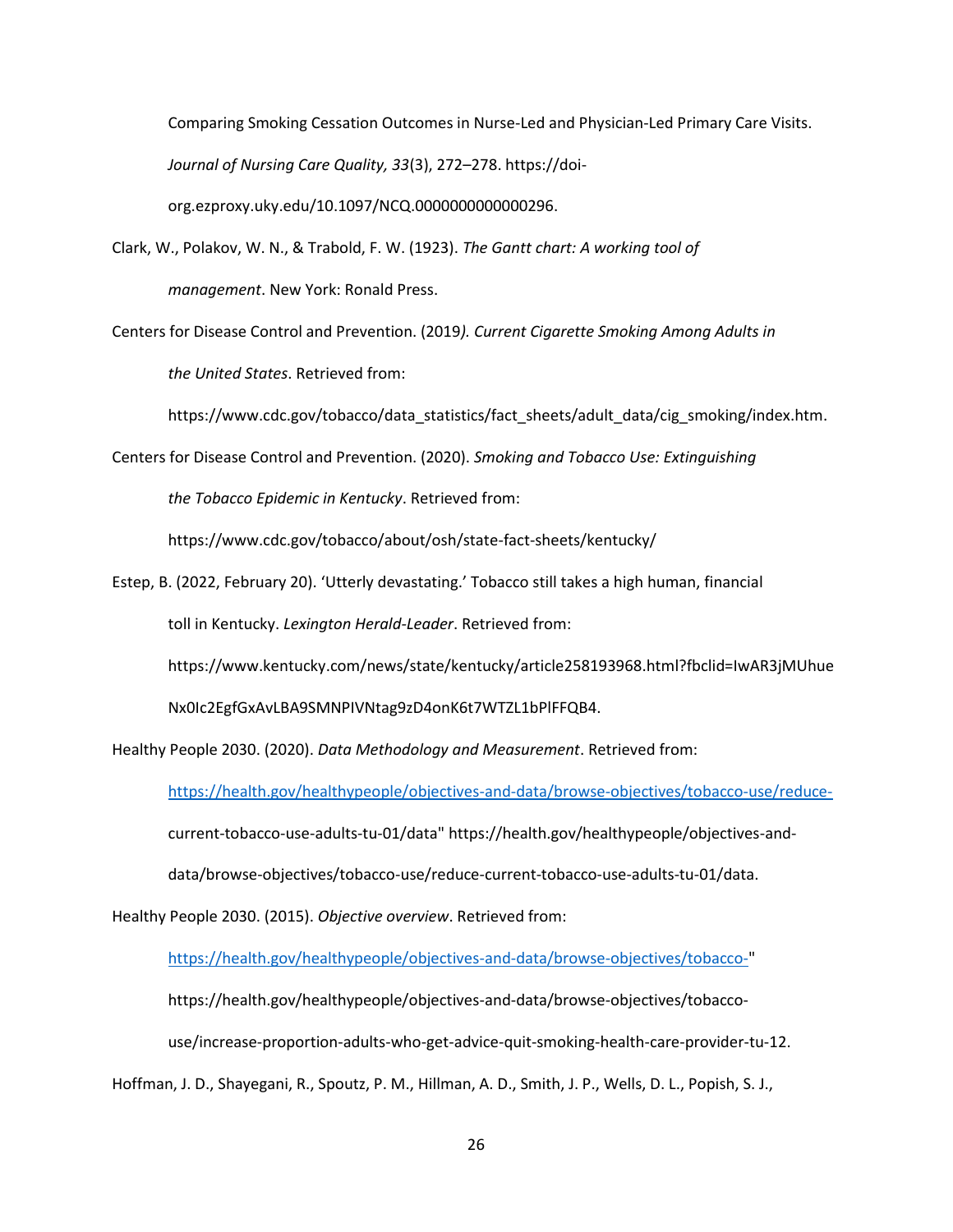Himstreet, J. E., Manning, J. M., Bounthavong, M., & Christopher, M. L. D. (2020). Virtual academic detailing (e-Detailing): A vital tool during the COVID-19 pandemic. *Journal of the American Pharmacists Association: 60*(6), e95–e99. https://doiorg.ezproxy.uky.edu/10.1016/j.japh.2020.06.028

Jeffery, R. A., To, M. J., Hayduk-Costa, G., Cameron, A., Taylor, C., Van Zoost, C., & Hayden, J. A. (2015). Interventions to improve adherence to cardiovascular disease guidelines: a systematic review. *BioMed Central Family Practice, 16*, 1–15. https://doiorg.ezproxy.uky.edu/10.1186/s12875-015-0341-7.

Lasser, K. E., Shanahan, C., Parker, V., Beers, D., Xuan, Z., Heymann, O., Lange, A., & Liebschutz, J. M. (2016). A Multicomponent Intervention to Improve Primary Care Provider Adherence to Chronic Opioid Therapy Guidelines and Reduce Opioid Misuse: A Cluster Randomized Controlled Trial Protocol. *Journal of Substance Abuse Treatment, 60*, 101–109. https://doiorg.ezproxy.uky.edu/10.1016/j.jsat.2015.06.018.

Maciosek, M. V., LaFrance, A. B., Dehmer, S. P., McGree, D. A., Flottemesch, T. J., Xu, Z., & Solberg, L. I. (2017). Updated Priorities Among Effective Clinical Preventive Services. *Annals of Family Medicine, 15*(1), 14–22. https://doi.org/10.1370/afm.2017.

Neo, J. R. J., Niederdeppe, J., Vielemeyer, O., Lau, B., Demetres, M., & Sadatsafavi, H. (2020). Evidence-Based Strategies in Using Persuasive Interventions to Optimize Antimicrobial Use in Healthcare: A Narrative Review. *Journal of Medical Systems, 44*(3), 1–13. https://doiorg.ezproxy.uky.edu/10.1007/s10916-020-1531-y.

Pedersen, E. R., Rubenstein, L., Kandrack, R., Danz, M., Belsher, B., Motala, A., Booth, M., Larkin, J., & Hempel, S. (2018). Elusive search for effective provider interventions: a systematic review of provider interventions to increase adherence to evidence-based treatment for depression.